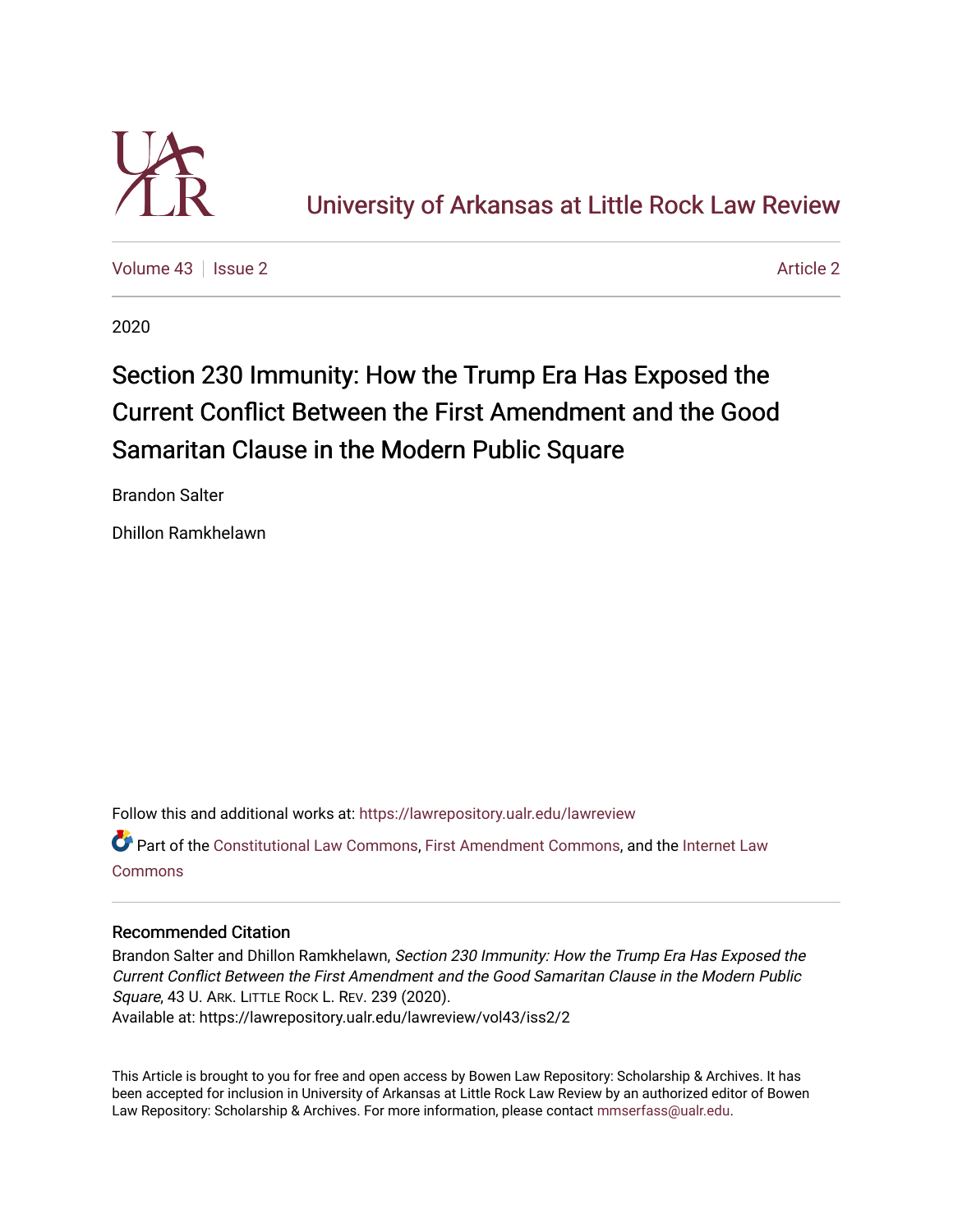# SECTION 230 IMMUNITY: HOW THE TRUMP ERA HAS EXPOSED THE CURRENT CONFLICT BETWEEN THE FIRST AMENDMENT AND THE GOOD SAMARITAN CLAUSE IN THE MODERN PUBLIC SQUARE

# *Brandon Salter and Dhillon Ramkhelawan\**

"My use of social media is not Presidential—it's MODERN DAY PRESIDENTIAL."

Donald J. Trump, President of the United States<sup>1</sup>

# I. INTRODUCTION

The claim above from the President of the United States in reference to his Twitter account is essentially the grounds for which the *Knight First Amendment Institute at Columbia Univ. v. Trump* brought forth a lawsuit.2 The lawsuit brought issues on free speech, particularly those on social media platforms, to the forefront of First Amendment jurisprudence. Judge Buchwald ruled President Trump's use of the Twitter comment box was an interactive space in an intermediary platform and it created a designated public forum.3 The government creates a designated public forum when it intentionally opens a nontraditional forum for public discourse.<sup>4</sup> As a result, the decision forced the President to unblock the seven twitter plaintiffs in the lawsuit "for barring them from viewing or responding to his tweets."<sup>5</sup>

This lawsuit has exposed the current conflict between the fundamental right to free speech under the First Amendment and the "Good Samaritan" clause within Section 230 of the Communications Decency Act when it

<sup>\*</sup> Brandon Salter, LL.M Candidate, University of Washington School of Law; J.D., Barry University Dwayne O. Andreas School of Law. Dhillon Ramkhlelawan, J.D., Barry University Dwayne O. Andreas School of Law; MMgt. Schulich School of Business; B.A. York University.

<sup>1.</sup> Donald J. Trump (@realDonaldTrump), TWITTER (July 1, 2017, 5:41 PM), https:// twitter.com/realdonaldtrump/status/881281755017355264?lang=en.

<sup>2</sup>*. See* Knight First Amendment Inst. at Columbia Univ. v. Trump, 302 F. Supp. 3d 541, 566 (S.D.N.Y. 2018).

<sup>3</sup>*. Id.* at 575.

<sup>4.</sup> Seattle Mideast Awareness Campaign v. King Cty., 781 F.3d 489, 496 (9th Cir. 2015).

<sup>5.</sup> Charlie Savage, *White House Unblocks Twitter Users Who Sued Trump, But Appeals Ruling*, N.Y. TIMES (June 5, 2018), https://www.nytimes.com/2018/06/05/us/politics/trumptwitter-account-lawsuit.html.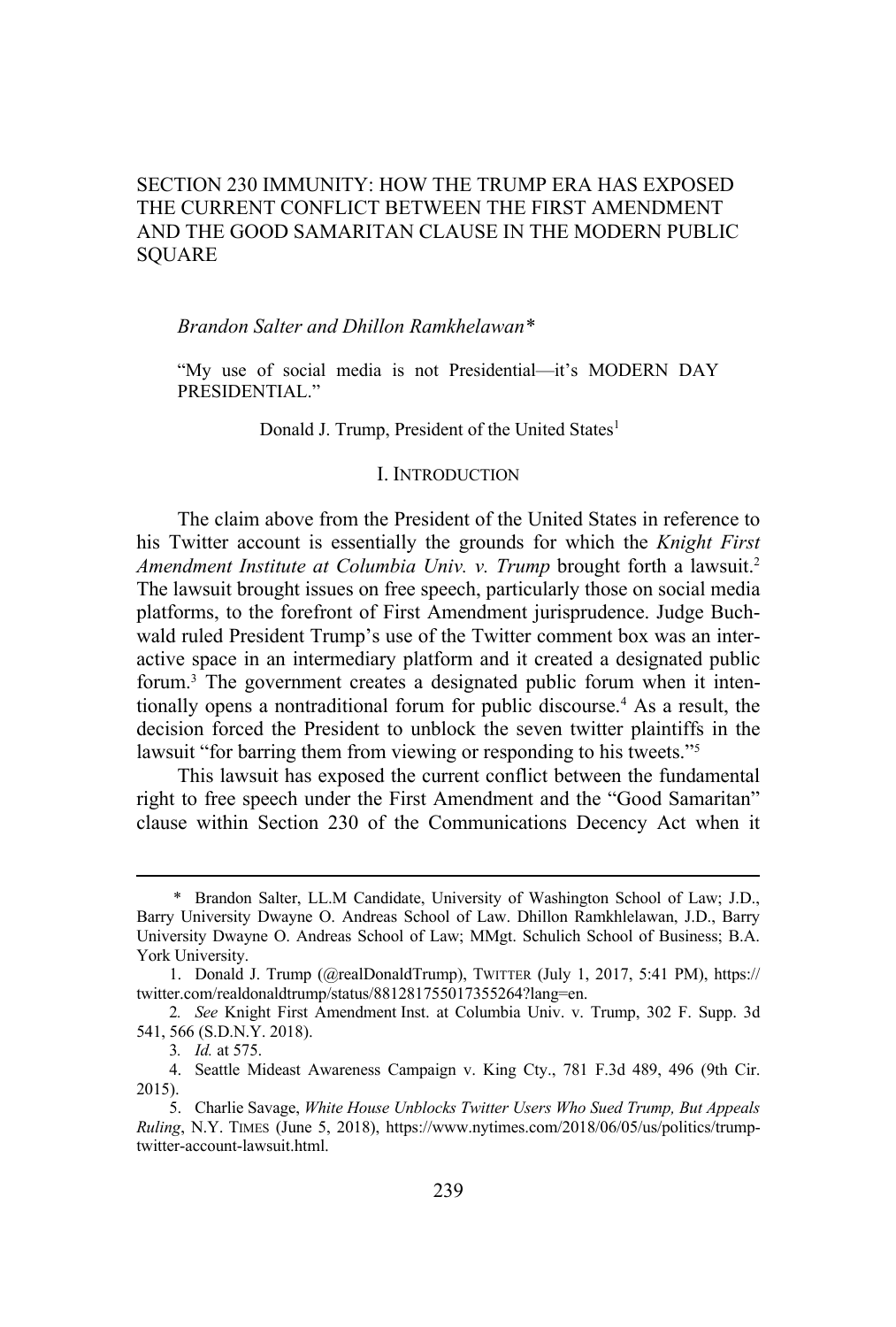comes to regulating content published on the internet. The two provisions of the "Good Samaritan" clause within section 230 are as follows:

(c)(1) No provider or user of an interactive computer service shall be treated as the publisher or speaker of any information provided by another information content provider.<sup>6</sup>

(c)(2) No provider or user of an interactive computer service shall be held liable on account of—

(A) any action voluntarily taken in good faith to restrict access to or availability of material the provider or user considers to be obscene, lewd, lascivious, filthy, excessively violent, harassing, or otherwise objectionable, whether or not such material is constitutionally protected; or

(B) any action taken to enable or make available to information content providers or others the technical means to restrict access to material described in paragraph  $(1)$ .<sup>7</sup>

Under these provisions of the Communications Decency Act, Sections 230 (c)(1) & (2) grant immunity to interactive computer services on the internet.8 Today, the most common interactive computer services are websites.<sup>9</sup> Some of the most popular websites are networking platforms like Twitter, Facebook, and Reddit,<sup>10</sup> which are intermediaries that connect users to each other through their platform.<sup>11</sup> They are absolved from liability of defamation because section 230 protects them from acting as publishers or distributors.<sup>12</sup>

Under the common law, "a person who publishes a defamatory statement by another bears the same liability for the statement as if he or she had initially created it."<sup>13</sup> Publishers have "the knowledge, opportunity, and abil-

12. § 230(c)(1).

13*. Immunity for Online Publishers Under the Communications Decency Act*, DIGITAL MEDIA LAW PROJECT, http://www.dmlp.org/legal-guide/immunity-online-publishers-undercommunications-decency-act, (last visited Aug. 2, 2020).

<sup>6. 47</sup> U.S.C. § 230(c)(1) (1996).

<sup>7</sup>*. Id.* § 230(c)(2).

<sup>8</sup>*. See id.*

<sup>9. 47</sup> U.S.C. § 230(f)(2) (1996) defines an "interactive computer service" as "any information service, system, or access software provider that provides or enables computer access by multiple users to a computer server."

<sup>10.</sup> Priit Kallas, *Top 15 Most Popular Social Networking Sites and [2020],*  DREAMGROW, https://www.dreamgrow.com/top-15-most-popular-social-networking-sites/ (last updated Apr. 9, 2020).

<sup>11.</sup> KARINE PERSET, ORG. FOR ECON. CO-OPERATION AND DEV., THE ECONOMIC AND SOCIAL ROLE OF INTERNET INTERMEDIARIES 9 (2010), https://www.oecd.org/sti/ieconomy/ 44949023.pdf.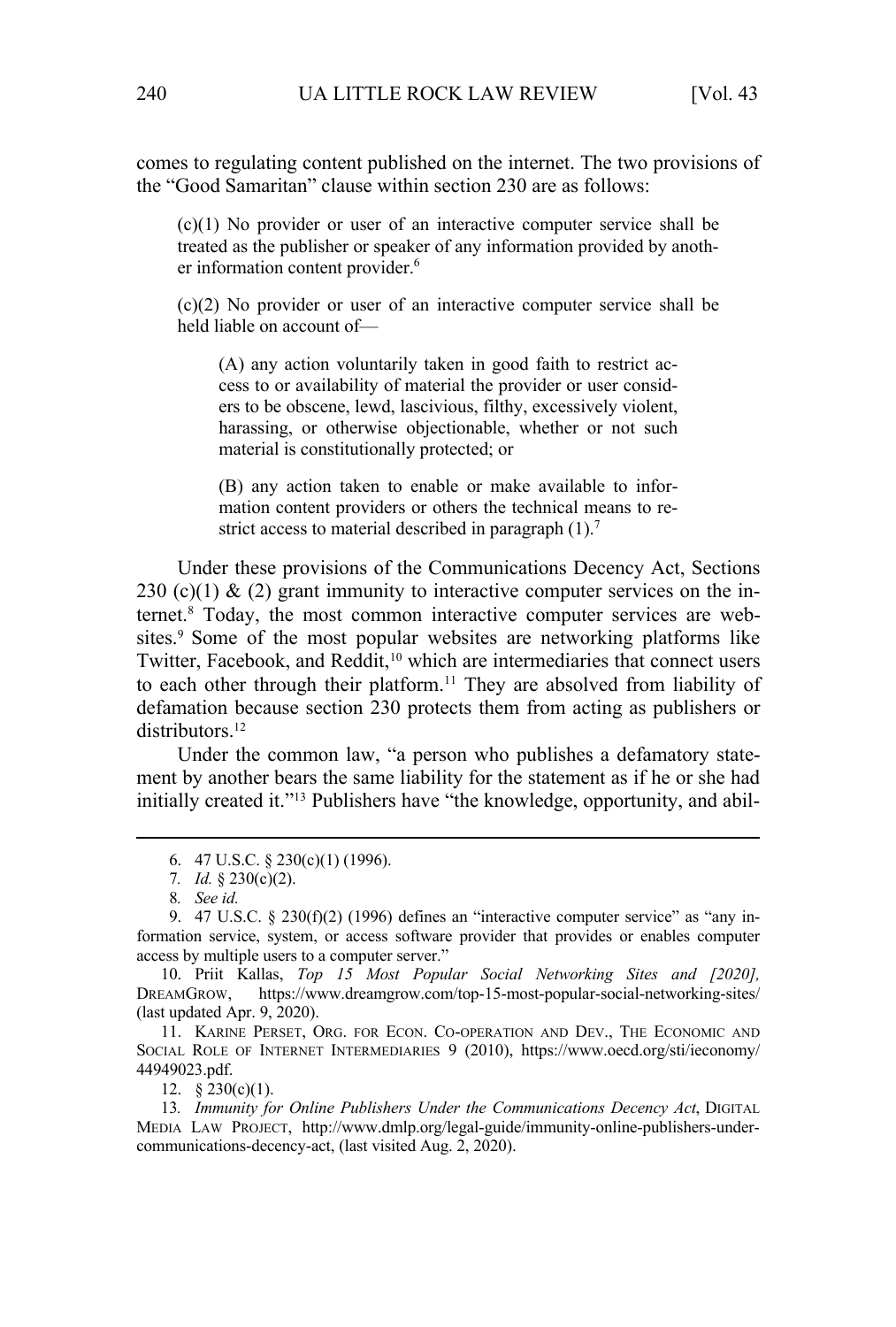ity to exercise editorial control over the content of [their] publications."14 A book publisher, newspaper, or social media publishing website can each be held liable for anything that appears within its pages.<sup>15</sup>

Moreover, that liability changes if the publisher becomes a distributor because distributor liability is more limited.<sup>16</sup> For example, if a grocery store assumes liability for having celebrity tabloid publications in its stores, then that grocery store would be liable to be sued for defamation by the celebrities, who appear in the tabloids. If this were the case, content like gossip magazines and books would likely never see distribution due to the threat of defamation lawsuits that would attach to the distributor.<sup>17</sup>

Similarly, if third-party publishers were to be held liable for the content of their users, then lawsuits would accrue even more rapidly than they already do.<sup>18</sup> To prevent these lawsuits, Congress enacted Section 230 of the Communications Decency Act in 1996, which granted immunity to thirdparty publishers.<sup>19</sup> Thus, section 230 was enacted to ensure robust free speech on the internet, "unfettered by Federal or State regulation."<sup>20</sup>

However, unforeseen consequences have emerged from websites and social media platforms on the internet as a result of section  $230$  immunity.<sup>21</sup> For example, the inability to shield children from harmful images is one consequence.22 Also, there have been instances of censorship by Twitter banning viewpoints on their platform.<sup>23</sup> In essence, section 230 immunity has caused difficulty balancing factors between regulation and freedom of expression.<sup>24</sup>

This article will examine the legislative history of section 230 and how it affects the "modern public square"25—the internet. First, it will focus on

22*. Id.* at 1306–07 .

23. Matt Lamb*, Google, Twitter and Facebook Should Just Be Honest If They Don't Like Conservatives*, USA TODAY (Sep. 12, 2018), https://www.usatoday.com/story/opinion/ 2018/09/12/social-media-facebook-twitter-google-youtube-bias-conservatives-republicanscolumn/1250893002/.

<sup>14</sup>*. Id.*

<sup>15</sup>*. Id.* 

<sup>16</sup>*. Id.*

<sup>17</sup>*. See id.* 

<sup>18.</sup> David S. Ardia, *Free Speech Savior or Shield for Scoundrels: An Empirical Study of Intermediary Immunity Under Section 230 of the Communications Decency Act, 43 LOY. L.A.* L. REV. 373, 481 (2010) ("[P]laintiffs continue to file lawsuits against intermediaries that are shielded by section 230.").

<sup>19</sup>*. See* 47 U.S.C. § 230(c)(1) (1996).

<sup>20</sup>*. See* 47 U.S.C. § 230(b) (2006).

<sup>21.</sup> Rob Frieden, *Invoking and Avoiding the First Amendment: How Internet Service Providers Leverage Their Status as Both Content Creators and Neutral Conduits*, 12 U. PA.J. CONST. L. 1279, 1295 (2010).

<sup>24</sup>*. See* Ardia, *supra* note 18, at 410.

<sup>25.</sup> Packingham v. North Carolina, 137 S. Ct. 1730, 1737 (2017).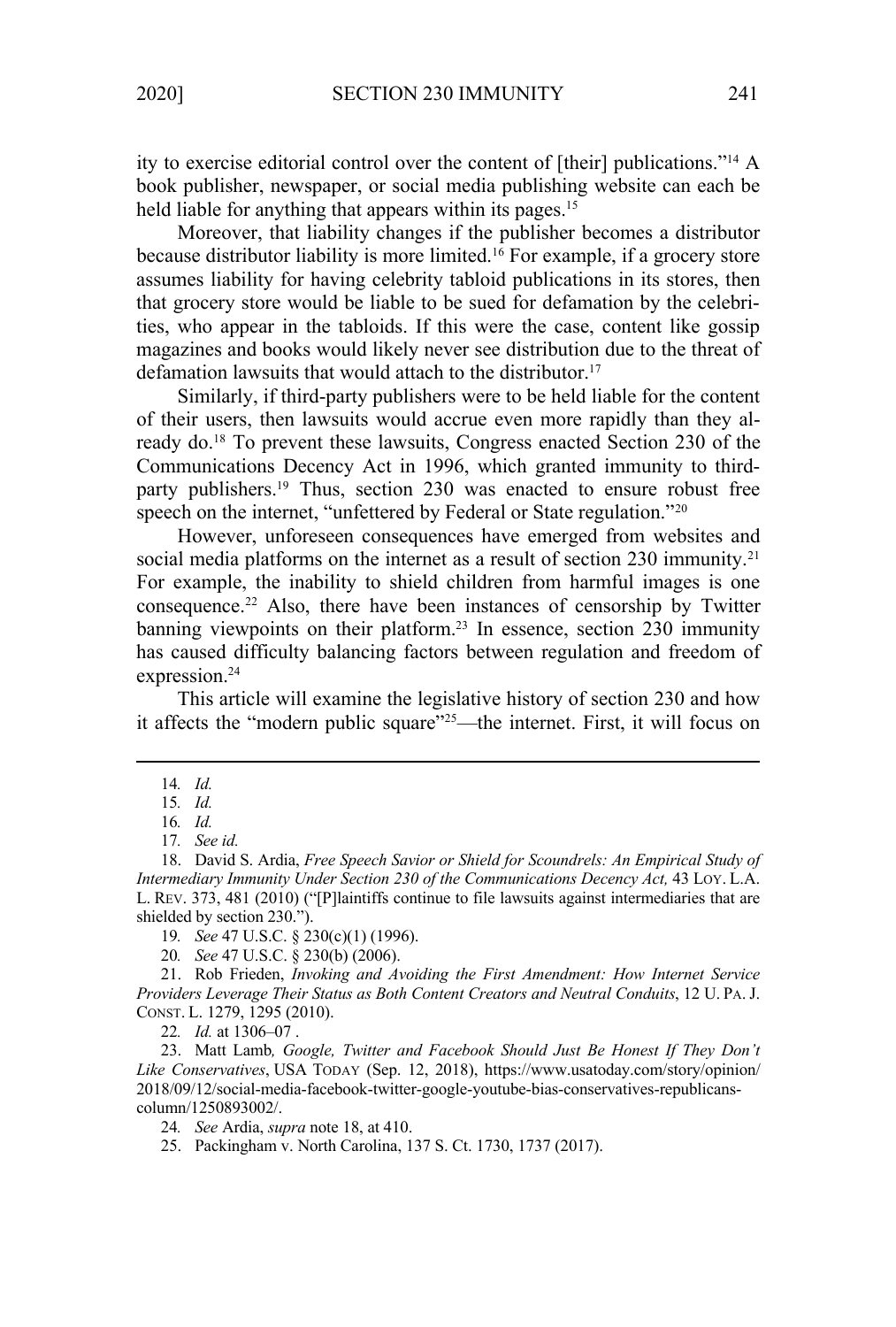the background and legislative history of section 230. This section will discuss two landmark cases that led to the creation of section 230—*Cubby v. CompuServe*26 and *Stratton Oakmont v. Prodigy Services Co*. 27 Next, the article will examine the original legislative intent of Congressmen Cox and Wyden, who were the framers of the Good Samaritan clause and who authored it in a bipartisan manner.

Additionally, the article will examine the censorship double-standards on the internet, particularly on the Twitter platform, that have become so common. This article will provide several concrete examples of how ISP's have engaged in viewpoint discrimination against certain users by blocking them from their social media platforms and prohibiting those users from exercising their fundamental First Amendment right to free speech.

Finally, this article will propose a couple of solutions to bridge this conflict between the First Amendment and Section 230. The first of which would be a legislative solution where Congress would create an additional provision to the Good Samaratin Clause of Section 230 to make it clear that if ISP's want to keep their immunity from being liable for the content posted by their users, then they must remain content-neutral and allow the full protections of the First Amendment. The provision will make it put forth the notion that if ISP's engage in viewpoint discrimination by blocking content protected by the First Amendment, then the would have standing against the website for violating their fundamental right to freedom of expression under the First Amendment. Finally, this article will explain this solution would be consistent with the legislative intent of Congressman Cox and Wyden, Judge Buchwald's ruling in *Knight First Amendment Institute at Columbia University v. Trump*.

#### II. BACKGROUND

The Supreme Court has described the internet as a "vast number of documents stored in different computers all over the world."28 The internet has become the medium where the most amount of information is exchanged, and where most people in society go for entertainment and to communicate with one another.<sup>29</sup> As a result, content that is shared on the internet should be protected from government regulation, unless the gov-

<sup>26.</sup> Cubby, Inc. v. Compuserve, Inc., 776 F. Supp. 135 (S.D.N.Y. 1991).

<sup>27.</sup> Stratton Oakmont v. Prodigy Servs. Co., INDEX No. 31063/94, 1995 N.Y. Misc. LEXIS 229 (N.Y. Sup. Ct. May 26, 1995).

<sup>28</sup>*. Reno v. ACLU*, 521 U.S. 844, 852 (1997).

<sup>29.</sup> Jana Anderson & Lee Rainie, *The Positives of Digital Life*, PEW RESEARCH CENTER INTERNET AND TECHNOLOGY (July 3rd, 2018) https://www.pewresearch.org/internet/2018/ 07/03/the-positives-of-digital-life/.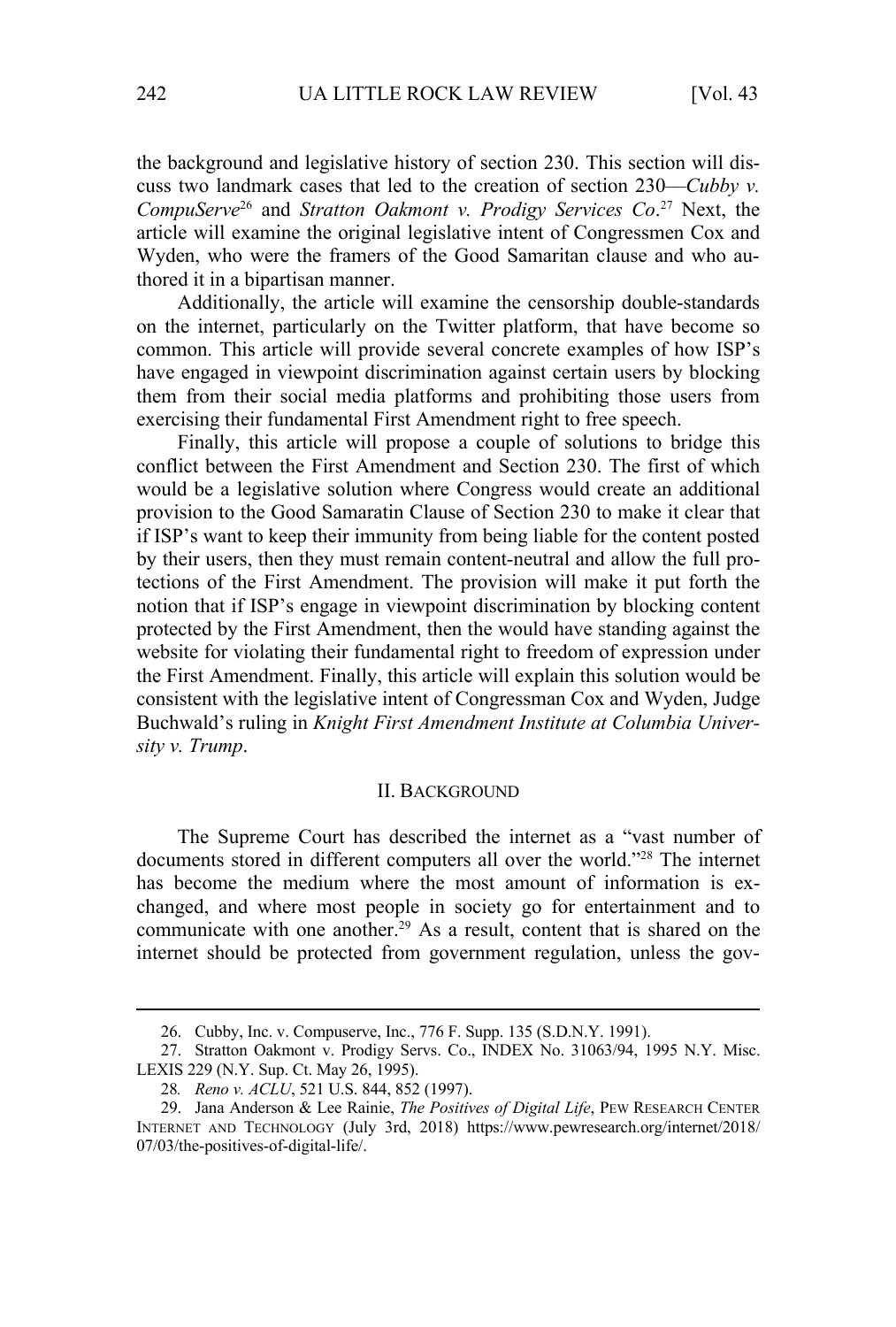ernment can present a compelling state interest for intervening.<sup>30</sup> Furthermore, the internet is operated by private companies, not the government, who are "building and selling access" to the various domains whereby all of this information is exchanged.31

Additionally, the most unique characteristic of the internet is its decentralized system, as it forces reliance amongst service providers, intermediaries, and third-party publishers.<sup>32</sup> A "service provider" is "an entity offering the transmission, routing, or providing of connections for digital online communications, between or among points specified by a user sent or received."33 Service providers are essential to internet connectivity because they facilitate the "instrumentalities that enable others to speak or act."34 Thus, the interconnectivity between service provider networks is what essentially fuels the internet.<sup>35</sup>

Beginning in the 1990s, two New York state cases influenced the enactment of the Communications Decency Act and its section 230 provisions. In 1991, *Cubby v. CompuServe* was one of the first cases involving a website that was sued for defamation based on the statements of a third-party.<sup>36</sup> In that case, "CompuServe provided subscribers with access to . . . electronic 'forums' that were run by third parties."37 Here, Cubby, Inc., the operator and developer of a computerized database brought a suit for libel, business disparagement, and unfair competition arising from CompuServe carrying in its database a publication containing allegedly defamatory statements about the plaintiffs.38 Cubby, Inc. based its claim on statements that appeared in one of Compuserve's forums, arguing that it was a publisher of the statements.<sup>39</sup>

However, CompuServe, in defense, argued it should be treated as a distributor rather than a publisher because it did not screen content before it was posted. <sup>40</sup> The Court granted CompuServe's motion for summary judgment because the plaintiff failed to show that CompuServe "knew or had

<sup>30.</sup> Frieden, *supra* note 21, at 1306*.* 

<sup>31.</sup> Nicholas P. Dickerson, Comment, *What Makes the Internet So Special? And Why, Where, How, and by Whom Should Its Content Be Regulated?*, 46 HOUS. L. REV. 61, 69 (2009).

<sup>32.</sup> Ardia, *supra* note 18, at 384–85 ("[I]ntermediaries play many different roles.").

<sup>33. 17</sup> U.S.C. § 512(k)(1)(A)–(B) (2020); *see also* Costar Grp., Inc. v. Loopnet, Inc., 164 F. Supp. 2d 688, 701 (D. Md. 2001).

<sup>34.</sup> Ardia, *supra* note 18, at 393.

<sup>35</sup>*. Id.* 

<sup>36.</sup> Cubby, Inc. v. Compuserve, Inc., 776 F. Supp. 135, 139 (S.D.N.Y. 1991); DIGITAL MEDIA LAW PROJECT, *supra* note 13.

<sup>37.</sup> DIGITAL MEDIA LAW PROJECT, *supra* note 12; *Cubby, Inc.*, 776 F. Supp. at 137.

<sup>38.</sup> *Cubby, Inc.*, 776 F. Supp. at 137–38.

<sup>39</sup>*. Id.*

<sup>40</sup>*. Id*. at 139.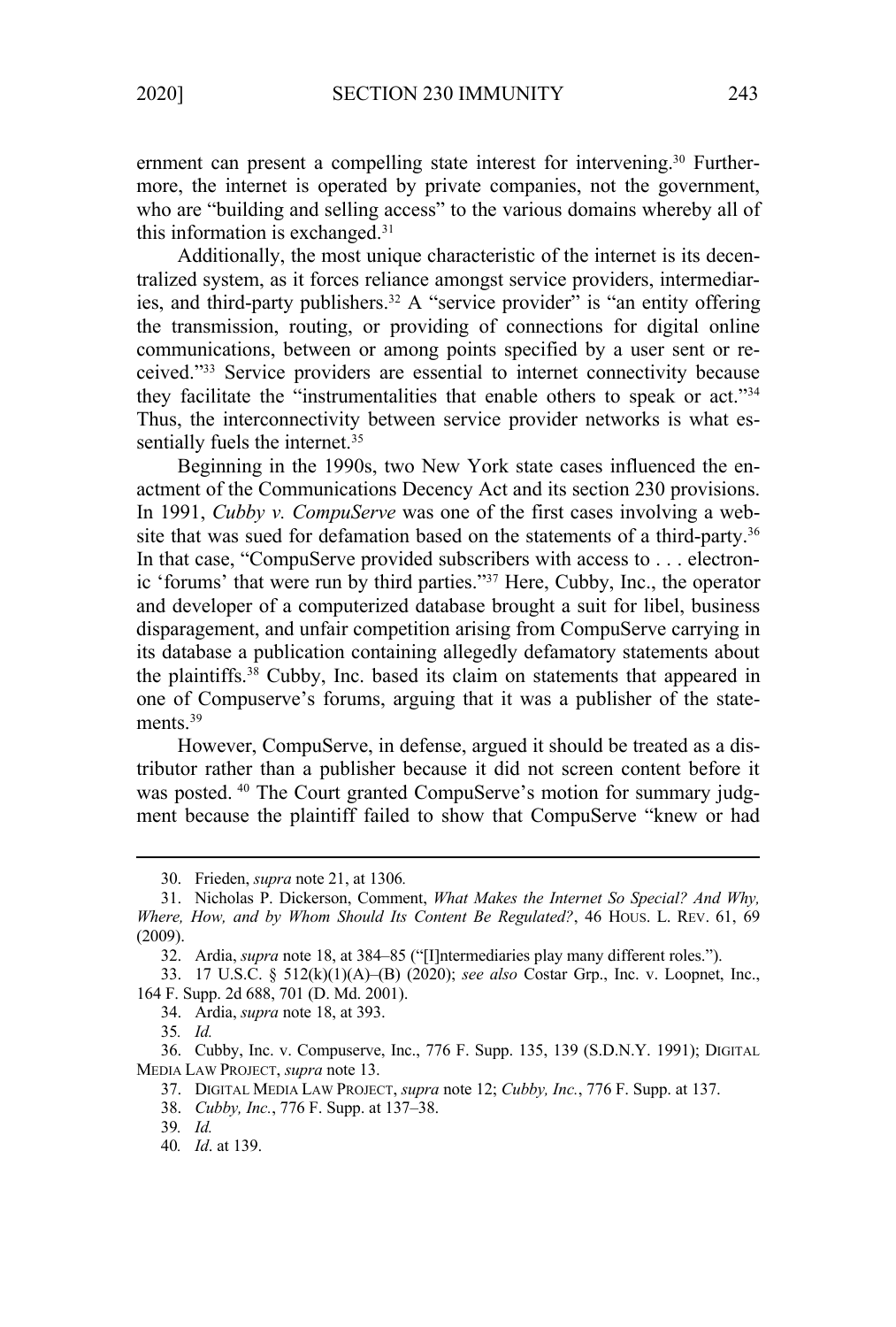reason to know" of the defamatory content.<sup>41</sup> The Court looked at two contributing factors to determine that CompuServe was a distributor rather than a publisher: (1) CompuServe's contract gave it no editorial control over content; and (2) CompuServe was mostly a "passive conduit."42 Thus, CompuServe was not held liable as a distributor of the defamatory statements.<sup>43</sup>

However, in 1995, the New York Superior Court noted in *Stratton Oakmont v. Prodigy*, that Prodigy had the power to edit messages on its bulletin board forums.<sup>44</sup> In *Prodigy*, the plaintiffs filed a libel action against defendant internet service provider and alleged that defendant published information on a computer bulletin board.<sup>45</sup> Prodigy was a very similar service to CompuServe, and it was primarily a bulletin board forum.<sup>46</sup> However, the plaintiff in *Prodigy* argued that Prodigy was liable for the information because it had actually published the content.47 Here, the Court held that the online service provider was a publisher rather than a distributor<sup>48</sup> because Prodigy exercised editorial control to filter content.<sup>49</sup>

Therefore, two New York courts, tasked with the same issue, came to different conclusions as to whether internet service providers were to be deemed publishers or distributors for liability purposes. The court in *CompuServe* held that the service provider was a distributor, and therefore, CompuServe could not be held liable for the defamatory comments posted in its forum unless they knew or had reason to know about the statements.<sup>50</sup> In contrast, the *Stratton Oakmont* court held that the service provider was a publisher because it exercised editorial control to filter content from its bulletin board forums.51 The *Stratton Oakmont* New York court opined that as a publisher, the service provider could be held liable for defamatory comments posted on its bulletin board forum by a third party.<sup>52</sup>

Ultimately, the inconsistent rulings of *CompuServe* and *Stratton Oakmont* brought forth a need for legislation by Congress so that the internet could thrive and grow into a robust, marketplace of ideas. The resulting legislation is known as the "Good Samaritan Clause" under provisions  $(c)(1)$  &

- 48*. Id.* at \*10–11.
- 49*. Id.* at \*3–5, 10.

51. *Stratton Oakmont*, 1995 N.Y. Misc. LEXIS 229, at \*10–11.

52*. Id.* at \*6.

<sup>41</sup>*. Id*. at 137, 141–42.

<sup>42.</sup> Jonathan Zittrain, *A History of Online Gatekeeping*, 19 HARV. J. L. & TECH 253, 258–60 (2006).

<sup>43.</sup> *Cubby, Inc.*, 776 F. Supp. at 137.

<sup>44.</sup> Stratton Oakmont v. Prodigy Servs. Co., INDEX No. 31063/94, 1995 N.Y. Misc. LEXIS 229, at \*10 (N.Y. Sup. Ct. May 26, 1995).

<sup>45</sup>*. Id* at \*1–2.

<sup>46</sup>*. Id.* at \*2–3.

<sup>47</sup>*. Id.* at \*6.

<sup>50.</sup> Cubby, Inc. v. Compuserve, Inc., 776 F. Supp. 135, 140–41 (S.D.N.Y. 1991).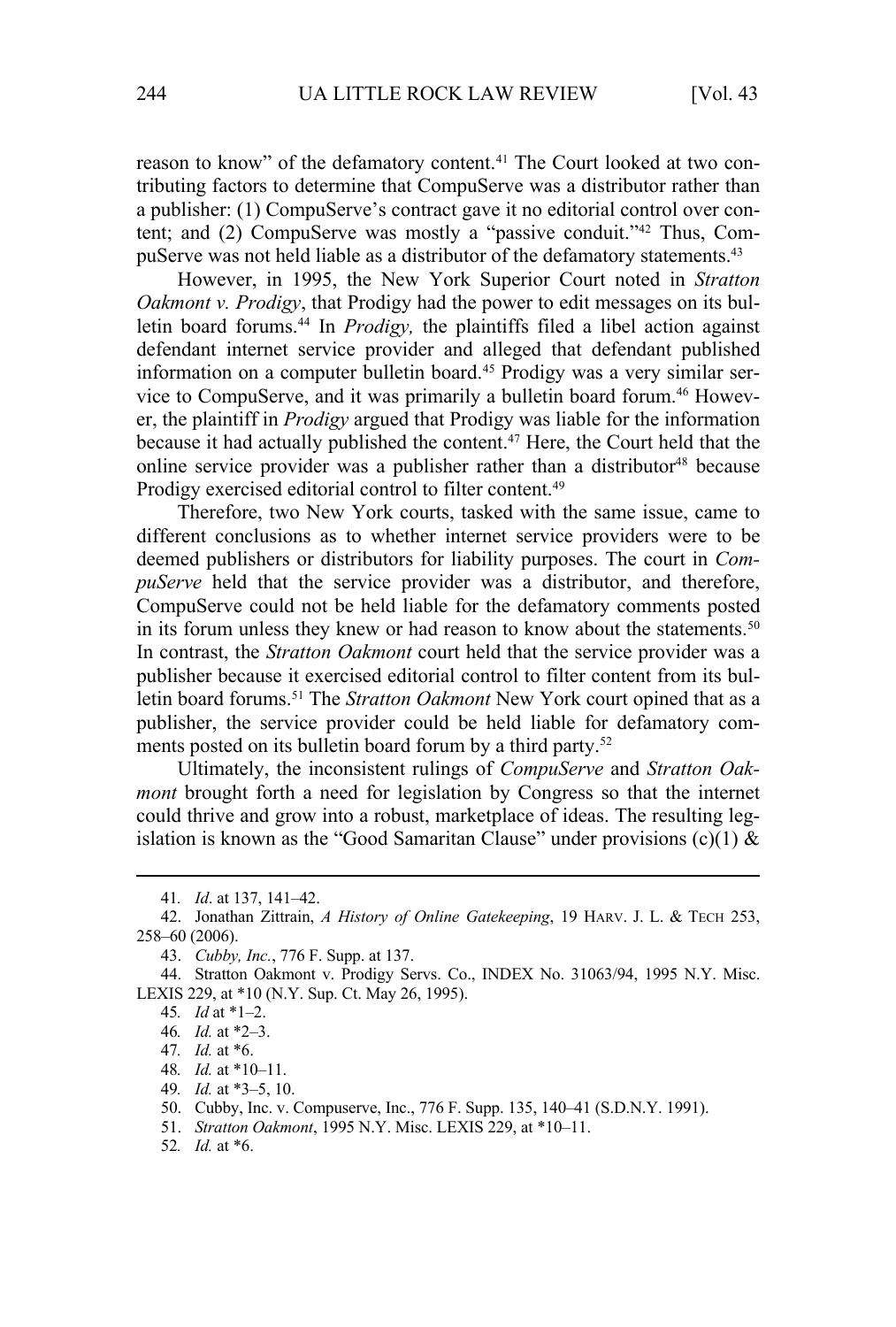(2) in section 230 of the Communications Decency Act (CDA).<sup>53</sup> It was a reaction to the conflicting rationales in *CompuServe* and *Stratton Oakmont*  regarding whether the ISP was liable as a publisher or distributor.<sup>54</sup> The legislature recognized a need for legislation that might bridge the gap between the two cases and create a standard which would allow the internet to grow.55 So it enacted section 230 and immunized third-party publishers from liability for user content.<sup>56</sup>

After the enactment of the CDA, Congress amended the CDA to include sections (c)(1) & (2).<sup>57</sup> Congress labeled the CDA amendments as "Protection for Good Samaritan Blocking in Screening of Offensive Material." Essentially, if a distributor or publisher of information or content blocks or screens offensive material, section 230 gives it immunity.<sup>58</sup> Under Section 230, offensive material is defined as "any action . . . that the provider or user considers to be obscene, lewd, lascivious, filthy, excessively violent, harassing, or otherwise objectionable, whether or not such material is constitutionally protected."59 Because of this immunity, internet publishers are treated differently from publishers in print, television or the radio. $60$ 

Shortly after the CDA was passed, the Court addressed the constitutionality of the act in *Reno v. ACLU*. In *Reno*, the Court struck down many censorship provisions of the act. The Court found that (1) the CDA's vague provisions chilled free speech since speakers could not be certain if their speech was proscribed; (2) that many of the CDA's provisions criminalized legitimate protected speech as well as unprotected obscene speech, and thus were overinclusive; and (3) that the CDA was unconstitutional due to its overbreadth.61 However, despite striking down some provisions of the act, the Court left Section 230 untouched.<sup>62</sup>

One way to illustrate how ISPs are afforded extra protections under Section 230 is to look at how platforms such as Facebook and Twitter are protected from liability from tortious claims unlike traditional forms of press such as the *New York Times*. 63 Section 230 enables social media platforms to connect more users now than ever before since they no longer have to be

- 59. § 230(c)(2)(A).
- 60. Frieden, *supra* note 21, at 1307.
- 61*. Id.* at 849, 864, 870–72, 874, 879.

63. Frieden, *supra* note 21, at 1306–07.

<sup>53. 47</sup> U.S.C. § 230(c) (1996).

<sup>54</sup>*. See Cubby, Inc.*, 776 F. Supp. 135; *see also Stratton Oakmont*, 1995 N.Y. Misc. LEXIS 229.

<sup>55. 47</sup> U.S.C. § 230(b) (1996).

<sup>56</sup>*. Id.* § 230.

<sup>57</sup>*. See id.* § 230(c).

<sup>58</sup>*. See id.*

<sup>62</sup>*. Id*.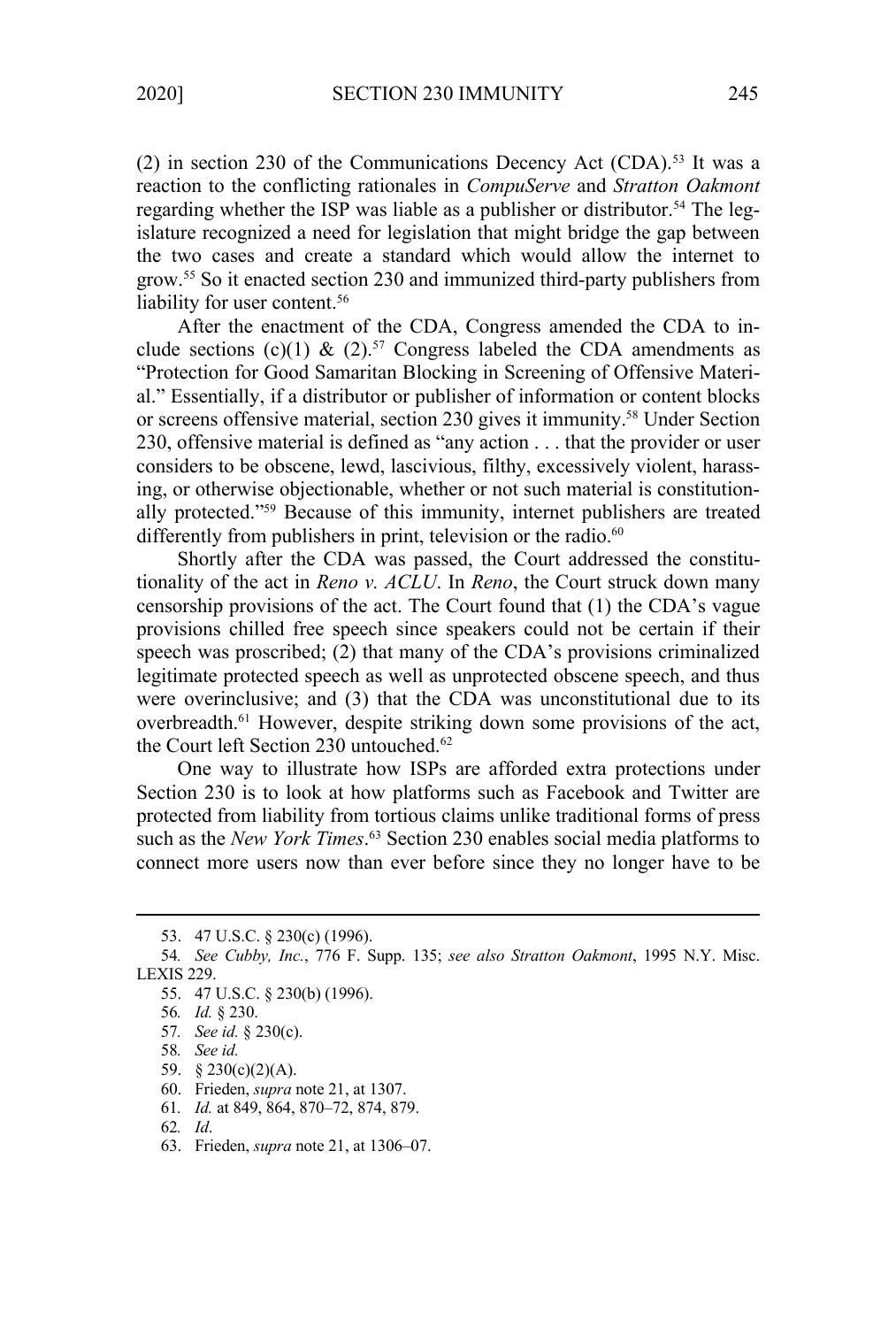worried about being liable for the content that is posted on their websites.<sup>64</sup> Some even argue that without Section 230, platforms like YouTube, Facebook, Twitter, Yelp or Reddit would not exist since they all "allow ordinary people to post opinions or write reviews."65

Lastly, it is important to understand that Congress did not enact section 230 without limitations. $66$  The limitations contained in subsection  $230(e)$ provide no immunity for federal crimes and intellectual property law violations.67 For example, if a website blogger posts defamatory comments or threats that violate criminal or intellectual property laws, they can be criminally prosecuted and sued for civil damages because they are liable for the content.68 This limitation provides insight into Congress's legislative intent when drafting section 230; it illustrates that the drafters were willing to draw certain brightline rules to avoid things such as criminal activity and trademark infringement.<sup>69</sup>

#### III. CONGRESSIONAL LEGISLATIVE INTENT FOR SECTION 230

In *New York Times v. Sullivan*, 70 the Court opined that the First Amendment reflects "a profound national commitment to the principle that debate on public issues should be uninhibited, robust, and wide-open."71 Initially, section 230 of the CDA was not part of the original Senate legislative proposal, but was added in a proposed House Bill.<sup>72</sup> The legislative intent of section 230 was "to promote the continued development of the Internet and other interactive computer services and other interactive media [and] to preserve the vibrant and competitive free market that presently exists for the Internet and other interactive computer services, unfettered by Federal or State regulation."<sup>73</sup>

Additionally, the act was passed because of the *CompuServe* and *Stratton Oakmont* odd outcomes on whether internet service providers that per-

<sup>64. 47</sup> U.S.C. § 230(c)(1) (1996).

<sup>65.</sup> Alina Selyukh, *Section 230: A Key Legal Shield For Facebook, Google Is About to Change,* NPR (March 21, 2018), https://www.npr.org/sections/alltechconsidered/2018/03/21/ 591622450/section-230-a-key-legal-shield-for-facebook-google-is-about-to-change

<sup>66.</sup> Note, *Section 230 as First Amendment Rule*, 131 HARV. L. REV. 2027, 2043 (2018).

<sup>67. 47</sup> U.S.C.  $\S 230(e)(1)–(2)$ .

<sup>68</sup>*. See id*.

<sup>69</sup>*. See Brands Must Police Trademark Infringement on eBay and Other Sites Themselves*, VORYS ECONTROL: MARKETPLACE SOLUTIONS BLOG (MARCH 31, 2016), https:// www.onlinesellerenforcement.com/police-trademark-infringement/.

<sup>70.</sup> N.Y. Times Co. v. Sullivan, 376 U.S. 254, 270 (1964).

<sup>71</sup>*. Id.* at 270.

<sup>72. 140</sup> CONG. REC. H8468 (daily ed. Aug. 4, 1995) (amendment offered by Rep. Cox), 140 Cong. Rec. H 8425, at \*H8468–69.

<sup>73. 47</sup> U.S.C. § 230(b)(1)–(2) (1996).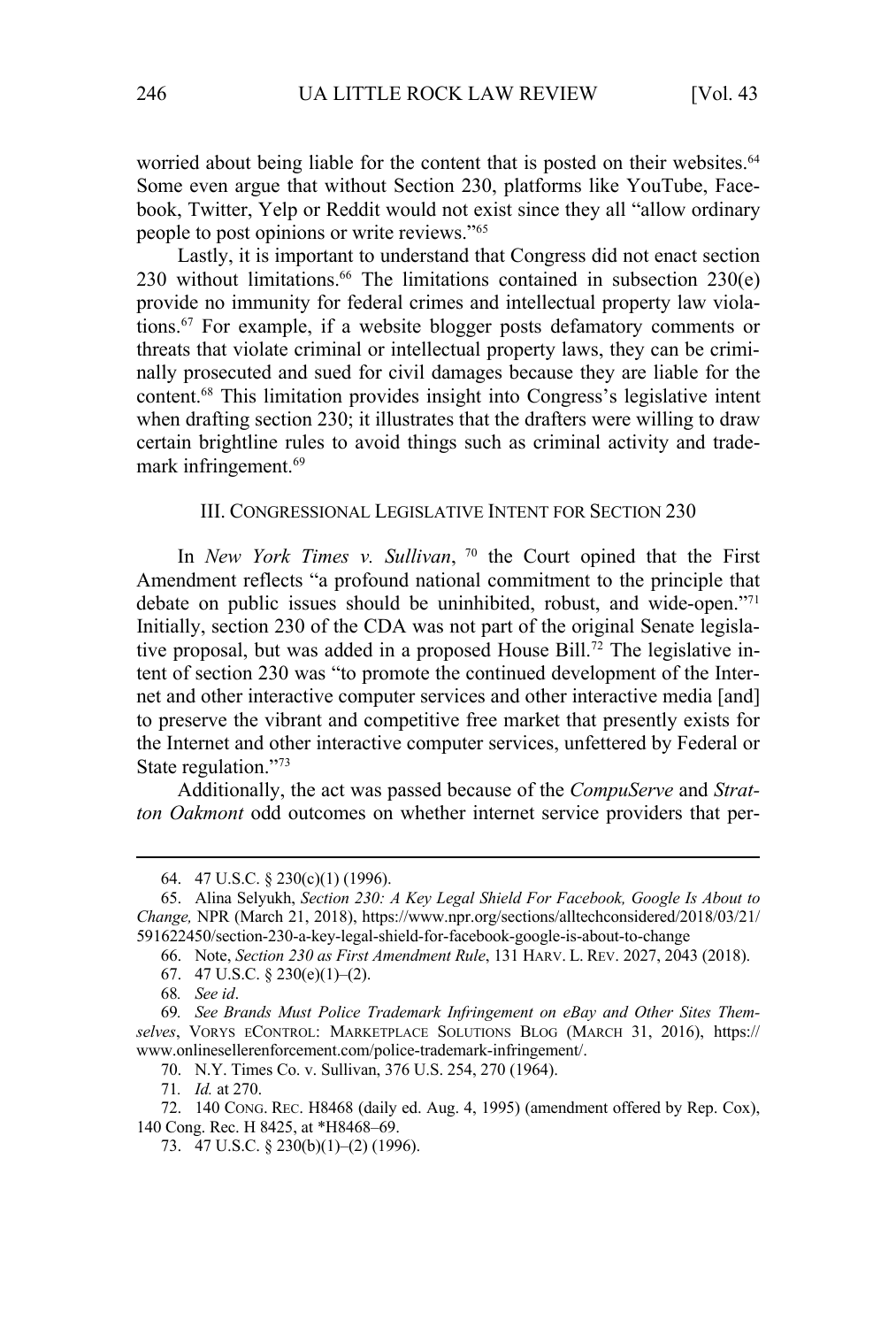formed an editorial role regarding their customers, users, or subscribers, effectively became content publishers.<sup>74</sup> So, in 1996, Congress passed section 230 of the CDA in an effort led by Representatives Cox and Wyden to shield internet service providers or intermediaries from any legal responsibility when a third party created content that results in a tort.<sup>75</sup>

To further understand the legislative intent of Congress, we must first look to the case law. The first significant case to address section 230 of the CDA came from the United States Court of Appeals for the Fourth Circuit in *Zeran v. America Online, Inc*. 76 In *Zeran*, the plaintiff was a customer of the internet service provider, American Online (AOL), and sued it because of delay in pulling down defamatory messages.77 The posting included the plaintiff's home phone number so that users would call and harass him.78 In addition to suffering harassment, the plaintiff also received death threats.<sup>79</sup> The plaintiff argued that AOL might be held liable if the court found it to be a distributor rather than publisher.<sup>80</sup> AOL argued it was immune under the plain language set forth by section 230 because it was a third party that posted the content that created the controversy.<sup>81</sup> The court rejected the plaintiff's argument under the idea that distributor liability was the equivalent as publisher liability.<sup>82</sup>

Moreover, looking to the plain language of the statute, the court held that section 230 did in fact immunize AOL and similar other service providers (e.g., third-party publishers or intermediaries).<sup>83</sup> By providing this broad immunity to service providers like AOL, "the court effectively disincentivized the self-censorship that Congress intended when it passed section 230 and overturned *Stratton-Oakmont*."84 Thus, ISPs have no incentive to expend their resources regulating and censoring user content because they are not liable for what their users or subscribers post on their websites.<sup>85</sup> The court reasoned that there are such a high number of posts to these ISPs that

<sup>74.</sup> Fair Hous. Council v. Roommates.com, LLC, 521 F.3d 1157, 1163 (9th Cir. 2008).

<sup>75</sup>*. See* Batzel v. Smith, 333 F.3d 1018, 1028 (9th Cir. 2003) (stating that "even though the CDA overall may have had the purpose of restricting content, there is little doubt that the Cox-Wyden amendment, which added what ultimately became § 230 to the Act, sought to further First Amendment and e-commerce interests on the Internet while also promoting the protection of minors").

<sup>76.</sup> Zeran v. Am. Online, Inc., 129 F.3d 327 (4th Cir. 1997).

<sup>77</sup>*. Id.* at 329.

<sup>78</sup>*. Id.*

<sup>79</sup>*. Id.*

<sup>80</sup>*. Id.* at 331.

<sup>81</sup>*. Id.* at 330.

<sup>82</sup>*. Zeran*, 129 F.3d at 332.

<sup>83</sup>*. Id.* at 330.

<sup>84.</sup> Joseph G. Marano, Note, *Caught in the Web: Enjoining Defamatory Speech that Appears on the Internet,* 96 HASTINGS L.J. 1311, 1318 (2018).

<sup>85</sup>*. Id.*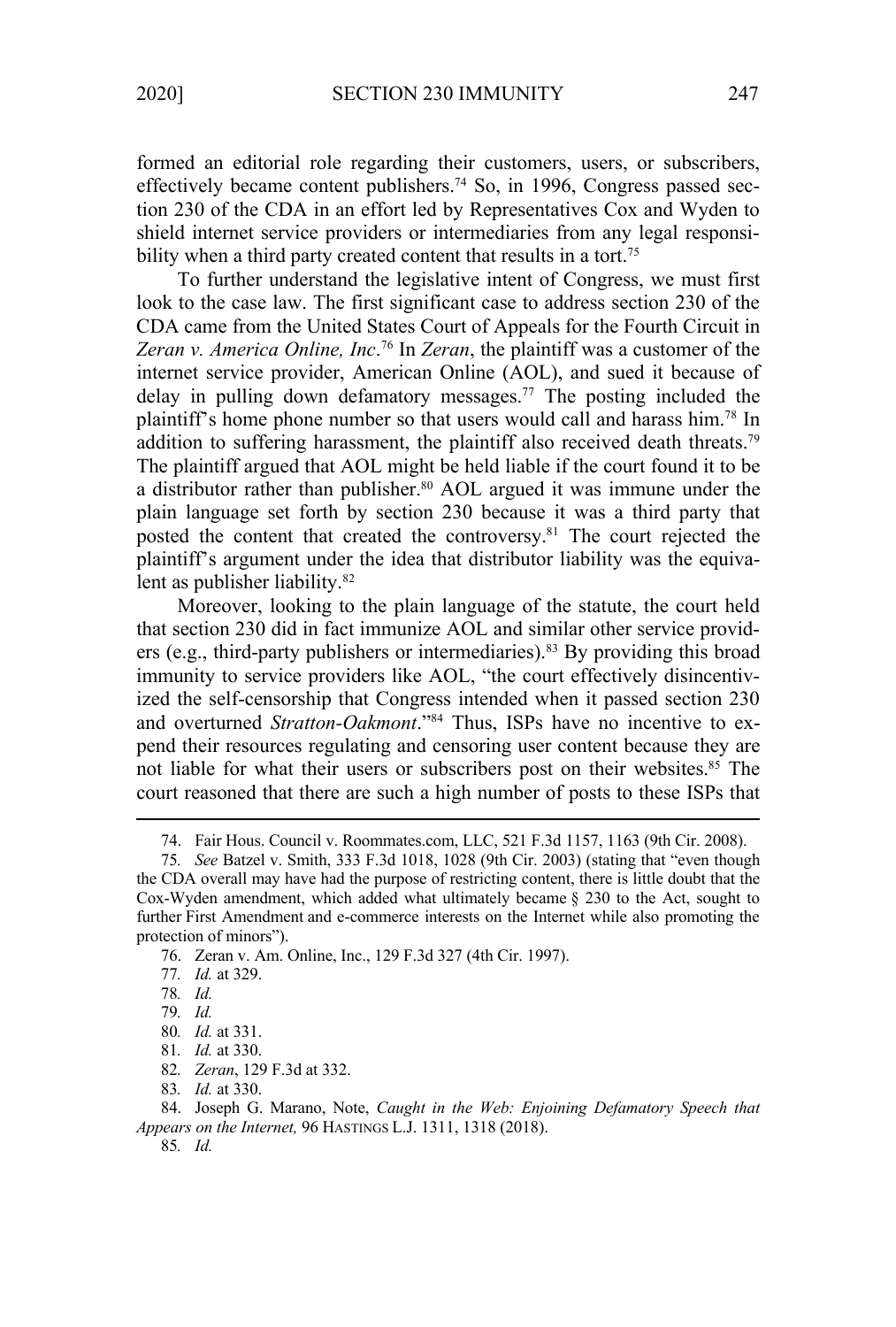it would be practically impossible for the intermediary (i.e., AOL) to screen and censor them all.<sup>86</sup> Hence, it would be both impractical and counterintuitive to the legislative intent behind section 230 if ISPs like AOL were forced to choose what content to silence and restrict on their platforms. Such restrictions would inevitably lead to stifled rather than free speech on the internet.87

On the other hand, *Barnes v. Yahoo!, Inc.*, is an exemplary case where the court considered the legislative intent for the limits of section 230's reach*.* 88 In *Barnes,* the plaintiff was a former girlfriend who sued Yahoo! for failing to remove indecent content posted by the plaintiff's former boyfriend.89 The plaintiff brought claims of negligent undertaking and promissory estoppel against Yahoo! for failing to remove the indecent content posted by her former boyfriend.90 Similar to *Zeran*, the court had to consider whether the legislature intended to only "override publisher theories of liability."91 In *Barnes*, the Ninth Circuit barred the plaintiff from bringing the negligent undertaking claim since ISPs could not be treated as publishers under Section 230 of the CDA.<sup>92</sup>

However, the court in *Barnes* did allow the plaintiff to bring her promissory estoppel claim since it did not seek to hold the ISP liable as a publisher or speaker of third-party content, but as a "counter-party to a contract" who promised to remove the content and then breached the promise.<sup>93</sup> Hence, a separate cause of action can be made for contract liability under Section 230 where ISPs could still be liable for user content.<sup>94</sup> This is because contract liability comes "not from [] publishing conduct, but from [the ISP's] manifest intent to be legally obligated to do something, which [in *Barnes*] happen[ed] to be removal of material from publication."<sup>95</sup> Thus, breach of contract and promissory estoppel claims are not precluded under Section 230.96

87*. Zeran*, 129 F.3d at 331.

<sup>86</sup>*. Zeran*, 129 F.3d at 333 ("[T]he sheer number of postings on interactive computer services would create an impossible burden in the Internet context.").

<sup>88.</sup> Barnes v. Yahoo!, Inc*.*, 570 F.3d 1096 (9th Cir. 2009).

<sup>89</sup>*. Id*. at 1098.

<sup>90</sup>*. Id.* at 1099, 1106.

<sup>91.</sup> Andrew P. Bolson, *Flawed but Fixable: Section 230 of the Communications Decency Act at 20*, 42 RUTGERS COMPUTER & TECH. L.J. 1, 12 (2016).

<sup>92</sup>*. Barnes*, 570 F.3d at 1102–03 ("The duty that plaintiff claimed the ISP violated in the negligent undertaking claim derived from the ISP's conduct as a publisher.").

<sup>93</sup>*. Id.* at 1107.

<sup>94</sup>*. Id.* 

<sup>95</sup>*. Id*.

<sup>96</sup>*. Id.* at 1109.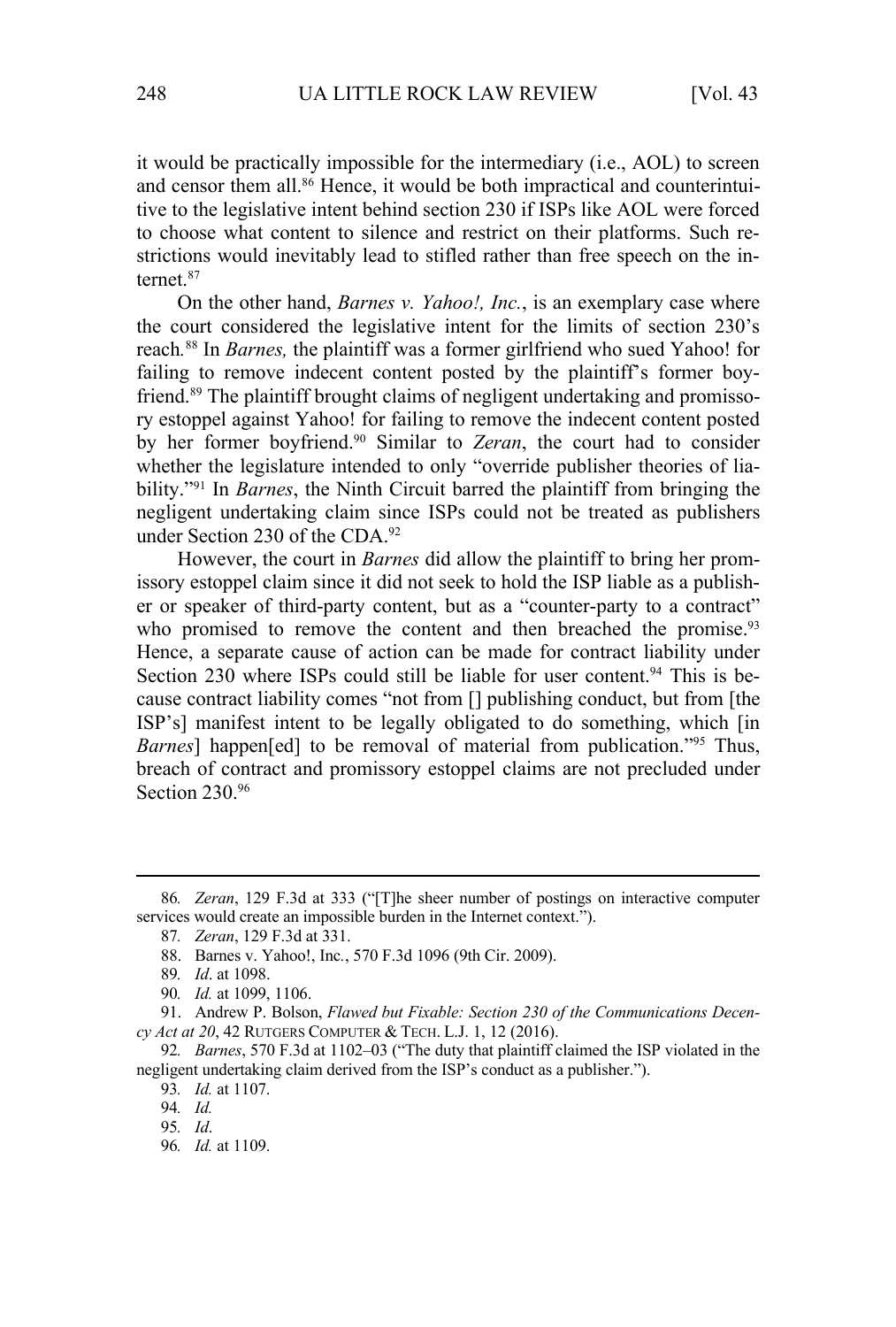*Zeran* was the first interpretation of section 230 where the court looked to the legislative intent of Congress to interpret section  $230$ .<sup>97</sup> By narrowly construing the wording of section 230, the court held AOL was not liable.<sup>98</sup> Then ten years after *Zeran*, the *Barnes* court considered not only the legislative intent but also state-law theories of liability for internet service providers like Yahoo! that have immunity under section 230.<sup>99</sup> Thus, the court in *Barnes* considered the issue of immunity on a case-by-case basis.<sup>100</sup> Moreover, Rebecca Tushnet has explored the Congressional legislative intent behind the Good Samaritan provisions that grant immunity to intermediaries like Google, Facebook, and Twitter. Rebecca Tushnet is a professor specializing in First Amendment jurisprudence at Harvard University School of Law and is a foremost thinker in freedom of expression on the internet.<sup>101</sup> Regarding the legislative intent behind section 230, Tushnet says, "Congress believed that it needed to alter the common law, even more than it had been modified by the First Amendment, to give Internet intermediaries the chance to make their business models work."102 This is to say: Congress needed to create such safe harbors for major internet service providers so that the internet could thrive and grow.<sup>103</sup> Therefore, the notion of promoting unfettered speech on the internet was the core intent of the legislators who drafted section 230.104

Furthermore, courts have illustrated that, in addition to state-based theories as a work around to circumvent section 230, there could also be a federal remedy. In *Fair Housing Council v. Roommates.com, LLC*, the Ninth Circuit considered whether section 230 granted immunity to a website that matched people to rent out spare rooms for people looking for a place to live.<sup>105</sup> Like some prominent intermediaries today, users filled out a profile, as well as described themselves and their desired roommate in an "openended essay" format.<sup>106</sup> The subscribers would choose from a level of services. Those who paid a monthly fee could also gain the ability to read

<sup>97.</sup> Zeran v. Am. Online, Inc., 129 F.3d 327, 335 (4th Cir. 1997).

<sup>98</sup>*. Id*.

<sup>99</sup>*. Barnes*, 570 F.3d at 1100–02.

<sup>100</sup>*. See generally id.*

<sup>101</sup>*. Rebecca Tushnet, Faculty Profiles*, Harvard Law School, https://hls.harvard.edu/ faculty/directory/11412/Tushnet (last visited July 20, 2020).

<sup>102.</sup> Rebecca Tushnet, *Power Without Responsibility: Intermediaries and the First Amendment*, 76 GEO. WASH. L. REV. 986, 1008 (2008).

<sup>103</sup>*. Id.* at 1007–09.

<sup>104</sup>*. Id.* at 1010–11.

<sup>105.</sup> Fair Hous. Council v. Roommates.com, LLC, 521 F.3d 1157, 1161–62 (9th Cir. 2008).

<sup>106</sup>*. See id*. at 1161–62.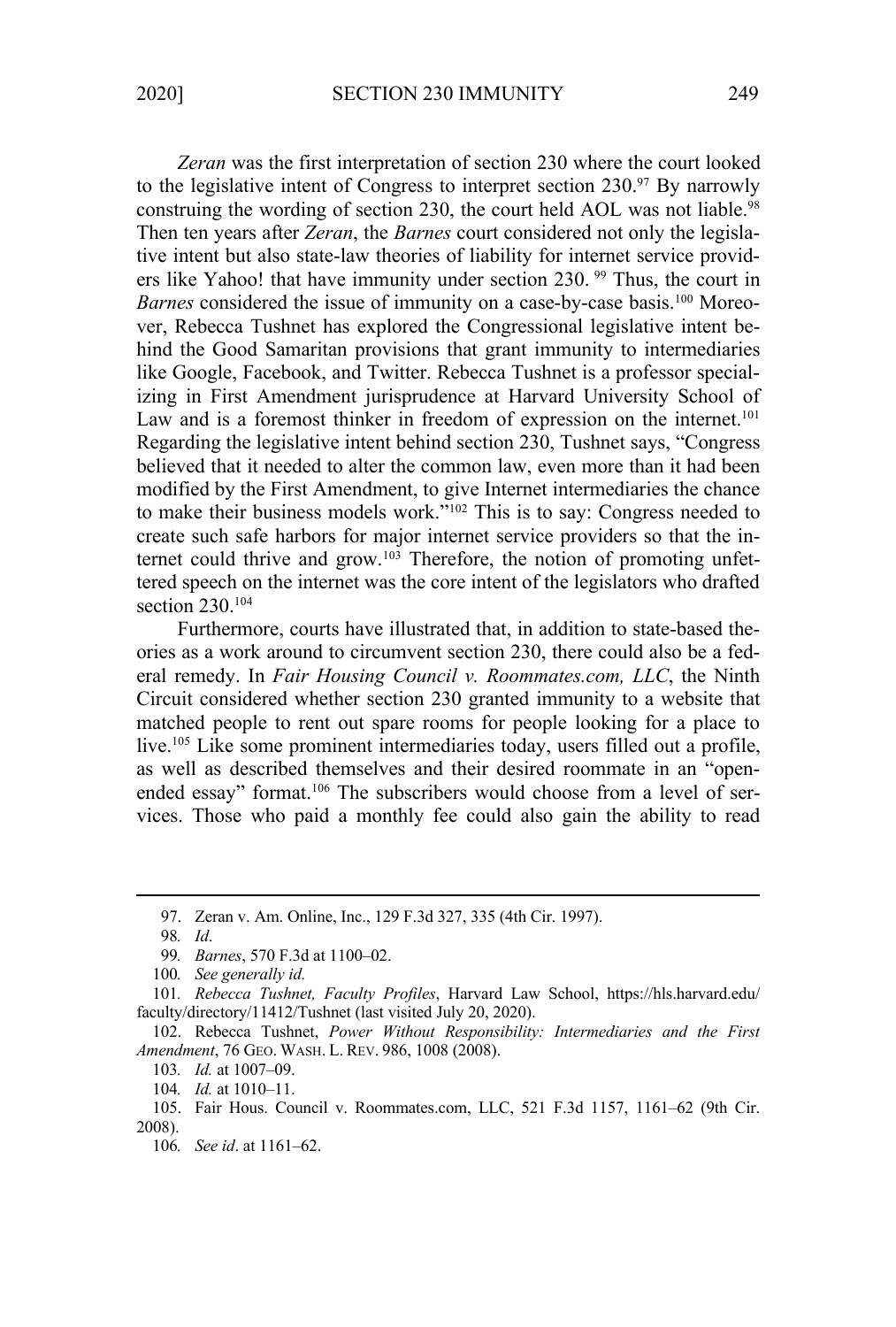emails from other users.107 The court held that the Roommates.com website was entitled to immunity because it was an information content provider.<sup>108</sup>

However, the part of the website that encouraged users to provide additional comments did not violate section 230.109 So again, the court in *Roommates.com* turned to the legislative intent of section 230, stating in the opinion, "We believe that this distinction is consistent with the intent of Congress to preserve the free-flowing nature of Internet speech and commerce without unduly prejudicing the enforcement of other important state and federal laws<sup>"110</sup>

Furthermore, in the case *Packingham v. North Carolina*, the Supreme Court of the United States held that it would be unconstitutional for a state statute to prohibit registered sex offenders from accessing "commercial social networking Website[s]" that permit use by minors.111 In its analysis, the Court denominated the internet, especially social media platforms such as Facebook and Twitter, "the modern public square."<sup>112</sup> Thus, users should be entitled to the First Amendment protections of freedom of speech and freedom of expression on the internet without the fear of censorship.<sup>113</sup>

# IV. CONFLICT BETWEEN THE FIRST AMENDMENT AND SECTION 230

The CDA has had its fair share of scrutiny.<sup>114</sup> For example, Ryan J.P. Dyer points out that, although in *Barnes* section 230 immunity was upheld, the theory of state-based promissory estoppel was an effective remedy against Yahoo!.<sup>115</sup> Here, the emphasis on resolution through state-based means provided a potential solution because the court considered it separately. Thus, if the legislative intent of section 230 is analyzed on a case-by-case basis, this may be a more equitable solution when hearing new cases involving section  $230$ <sup>116</sup>

Although the early cases like *Zeran*, *Barnes,* and *Roommates.com* clarified some issues challenging internet service providers, it created others surrounding censorship. Most notably, these censorship issues have arisen

114. Ryan J.P. Dyer, Comment, *The Communication Decency Act Gone Wild: A Case for Renewing the Presumption Against Preemption*, 37 SEATTLE U. L. REV. 837, 839 (2014).

115*. Id*. at 857 (stating "the ninth circuit reversed a district court ruling that the CDA precluded a promissory estoppel claim after the defendant-website promised to remove a fake profile of the plaintiff but then failed to do so").

116*. See* Bolson, *supra* note 92, at 12.

<sup>107</sup>*. See id*. at 1162.

<sup>108</sup>*. See id*. at 1174.

<sup>109</sup>*. Id.* 

<sup>110</sup>*. Id.* at 1175*.* 

<sup>111. 137</sup> S. Ct. 1730, 1731 (2017).

<sup>112</sup>*. Id*. at 1737.

<sup>113</sup>*. Id*.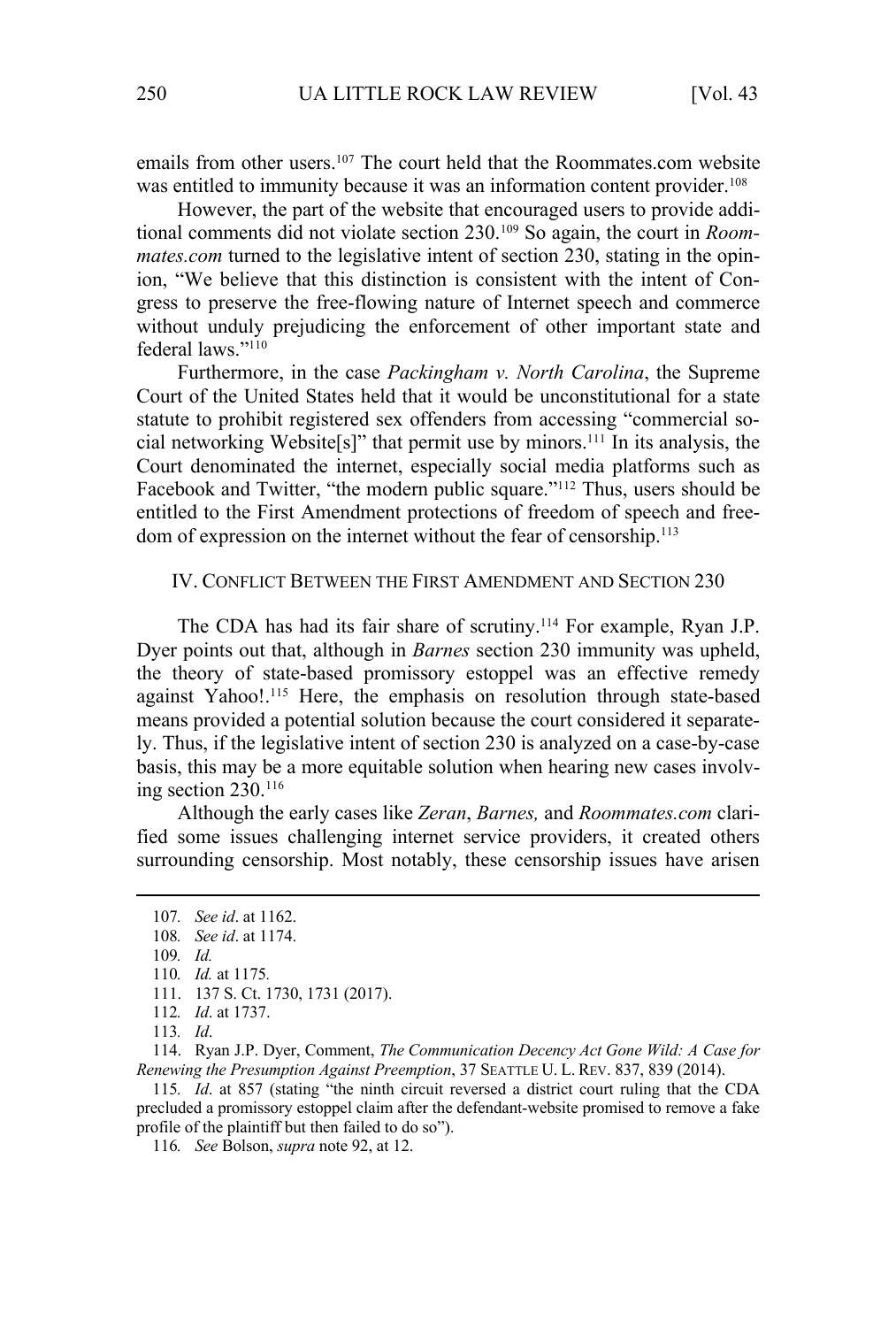from the decision in *Roommates.com* because the court held that website operators could be both a service provider and a content creator interchangeably.117 However, a third-party publisher may exercise "traditional editorial functions" and still possess section 230 immunity.<sup>118</sup> Also, a publisher may edit and publish material posted by users<sup>119</sup> or encourage third parties to post content on its site.120 And, as long as the third-party publisher does not encourage illegal content or materially change the meaning of its user content, then it is immune from liability.<sup>121</sup> Thus, third-party publishers do not lose immunity just because they help create the information by supplying a drop-down menu for the user to select preferences, unless those preferences are discriminatory like in *Roommates.com*. 122

However, if a third-party publisher creates a drop-down menu that indicates discriminatory selections, and as such is illegal by state or federal laws, then it will lose the immunity granted forth by Section 230.<sup>123</sup> Also, third-party publishers do not have to pull down defamatory material unless they have received notice that the material is defamatory and promised to pull it down.124 This is especially true if the user relies on the promise of the third-party publisher to remove the content, like in *Barnes*. 125

Similar to the Roommates.com website, Facebook and Twitter are third-party publishers because they develop and display user preferences by publishing a profile page for each user on their websites. Once the thirdparty publisher publishes the user's profile, then it becomes an "information content provider."126 "The term 'information content provider' means any person or entity that is responsible, in whole or in part, for the creation or development of information provided through the Internet or any other interactive computer service."<sup>127</sup>

A fundamental notion in First Amendment jurisprudence is that "[t]he right of citizens to inquire, to hear, to speak, and to use information to reach consensus is a precondition to enlightened self-government and a necessary

124*. See* Zeran v. Am. Online, Inc., 129 F.3d 327, 330 (4th Cir. 1997).

127*. Id.*

<sup>117.</sup> Fair Hous. Council v. Roommates.com, LLC, 521 F.3d 1157,1162–63 (9th Cir. 2008).

<sup>118.</sup> Donato v. Moldow, 865 A.2d 711, 725–26 (N.J. Super. Ct. App. Div. 2005).

<sup>119.</sup> Batzel v. Smith, 333 F.3d 1018, 1031 (9th Cir. 2003).

<sup>120.</sup> Corbis Corp. v. Amazon.com, Inc., 351 F. Supp. 2d 1090, 1118 (W.D. Wash. 2004).

<sup>121</sup>*. See Fair Hous. Council, LLC*, 521 F.3d at 1175 (holding "[i]f you don't encourage illegal content, or design your website to require users to input illegal content, you will be immune")

<sup>122</sup>*. Fair Hous. Council, LLC*, 521 F.3d at 1171, 1175.

<sup>123</sup>*. Id*. at 1175.

<sup>125</sup>*. Id*.

<sup>126.</sup> See 47 U.S.C. § 230(f)(3) (2018).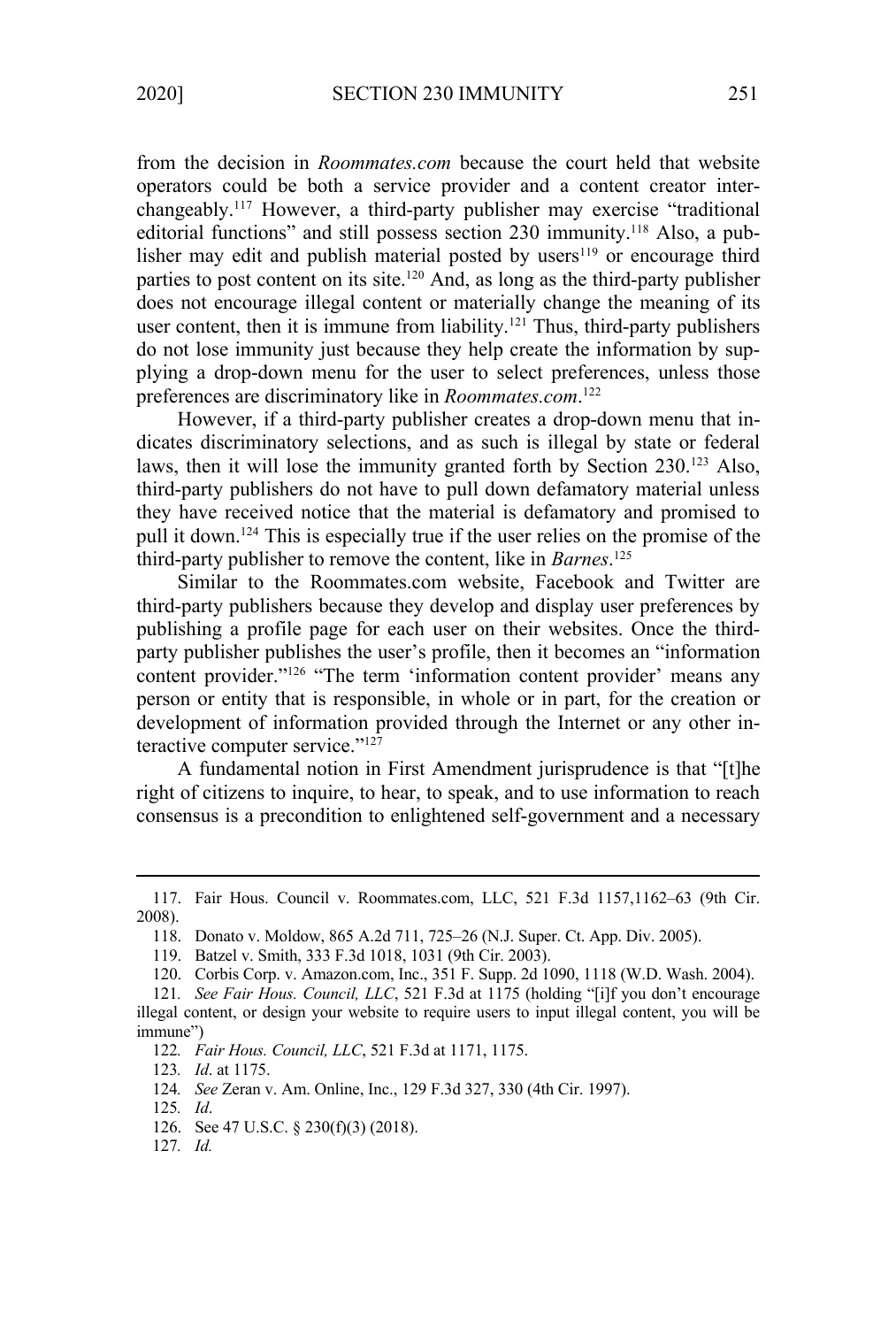means to protect it."<sup>128</sup> But what if the information service provider, where millions of Americans receive their information, is controlled by editorial boards censoring viewpoints they deem objectionable?

Most often, content that is edited or banned by the information content provider is referred to as "hate speech."129 Under the First Amendment, there is no unprotected category known as "hate speech,"130 but because providers are private companies, there is no First Amendment violation. Instead of offering dispute resolution and describing the exact language considered offensive, intermediaries merely remove the content.131 There is a "laundry list" of "content [that] could qualify as 'otherwise objectionable' under this utterly subjective test."132 The vague terminology of "hate speech" act as a blanket excuse to club any speech the intermediary does not like.<sup>133</sup>

Certainly, it was not the legislative intent of section 230 to give companies a tool to silence speech.<sup>134</sup> The immunity as defined by Section 230 for third-party publishers is not to be used for silencing viewpoints.<sup>135</sup> Instead, the purpose of section 230 was just the opposite—it was intended to allow more speech than ever before. In hindsight, it would have been impossible for Representatives Cox and Wyden to imagine that the internet would become the massively intertwined conduit of information that it is today.

If the internet is "the modern public square,"136 then section 230 provides the largest social media websites like Facebook and Twitter a "license [on] one side of a debate to fight freestyle, while requiring the other to follow Marquis of Queensberry rules."<sup>137</sup> Powerful platforms like Facebook and Twitter have billions of users worldwide, and so they can use their superior position when censoring. The United States Court of Appeals for the

137. R.A.V. v. City of St. Paul, 505 U.S. 377, 392 (1992).

<sup>128.</sup> Citizens United v. FEC, 558 U.S. 310, 339 (2010).

<sup>129</sup>*. See, e.g.*, Ziad Reslan, *It's Time for Facebook and Twitter to Coordinate Efforts on Hate Speech*, TECHCRUNCH: EXTRA CRUNCH (Sept. 1, 2018, 4:36 PM), https://techcrunch. com/2018/09/01/its-time-for-facebook-and-twitter-to-coordinate-a-joint-response-to-hatespeech/.

<sup>130</sup>*. See* R.A.V. v. City of St. Paul, 505 U.S. 377, 436 (1992) (Stephens, J., concurring in judgment).

<sup>131</sup>*. See, e.g.*, Tanya Dua, *Vimeo Just Decided to Remove Content from InfoWars Conspiracy Theorist Alex Jones,* BUSINESS INSIDER ( Aug. 12, 2018, 7:50 PM) https://www. businessinsider.com/vimeo-is-the-latest-platform-to-remove-content-from-infowarsconspiracy-theorist-alex-jones-2018-8.

<sup>132.</sup> Dickerson, *supra* note 31, at 82.

<sup>133.</sup> Ben Shapiro, *Facebook, YouTube, And Apple Ban Alex Jones. Here's Why They're Dead Wrong*, DAILY WIRE, (Aug. 6, 2018), https://www.dailywire.com/news/34101/ facebook-youtube-and-apple-ban-alex-jones-heres-ben-shapiro.

<sup>134.</sup> Dickerson, *supra* note 31, at 82 ("Providing ISPs with such broad immunity from liability is unnecessary, illogical, and counterproductive to Congress's stated intent.").

<sup>135.</sup> Shapiro, *supra* note 133.

<sup>136.</sup> Packingham v. North Carolina*,* 137 S. Ct. 1730, 1737 (2017).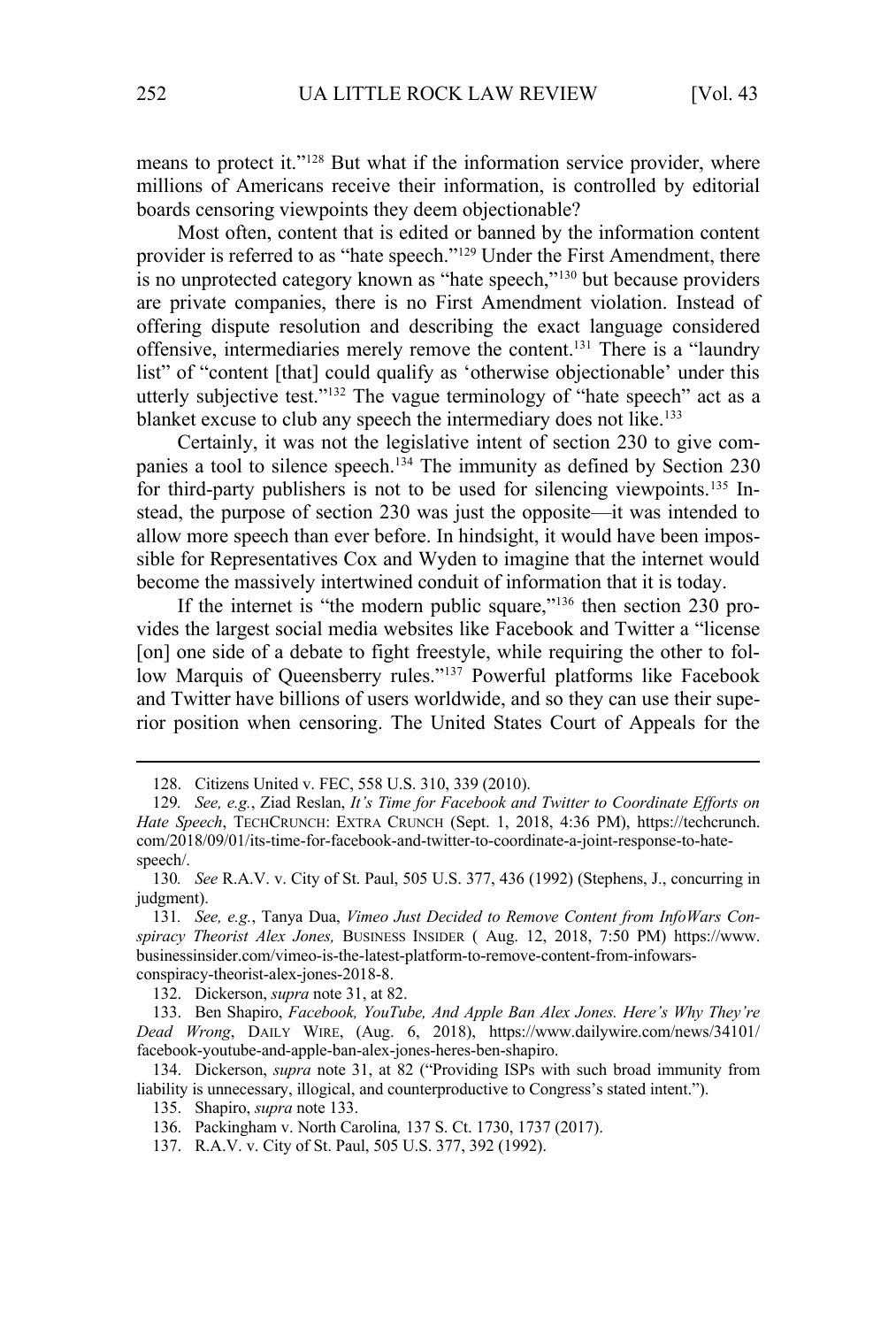Ninth Circuit thought future courts would not have difficulty applying neutral tools to determine whether censorship to a user was necessary.138 But intermediaries did not filter as much speech then as they do today. There were not power platforms with editorial power over billions of users like there is with Google, Facebook, and Twitter.

For instance, consider the possibility that major platforms have a double-standard when censoring speech, such as in the case of Sarah Jeong and Candace Owens.139 Jeong, an Asian-American female, was hired by the *New York Times* as a journalist after having prior racist tweets on her Twitter account. She tweeted comments such as, "Dumbass . . . white people marking up the Internet with their opinions like dogs pissing on fire hydrants,"140 #CancelWhitePeople,"<sup>141</sup> "White men are bullshit,"<sup>142</sup> and "[I]t's kind of sick how much joy I get out of being cruel to old white men."<sup>143</sup> Also, she tweeted, "White people have stopped breeding you will all go extinct soon this was my plan all along."144 Twitter never banned Sarah Jeong or even suspended her for a brief time.<sup>145</sup>

At the same time that Jeong was hired to the editorial board for the New York Times, Fox News correspondent Candace Owens copied and paraphrased the racist tweets of Jeong on the platform.146 Owens replaced Jeong's tweets exactly, but changed the word "white" with the word "black" or "Jewish" and the word "men" with "women." She was subsequently banned by Twitter for twelve hours.<sup>147</sup> Her tweets were indistinguishable from Jeong's because they both included race and gender. Notably, Owens, like Jeong, is a woman of color and female member of the media. In this

<sup>138</sup>*. See* Fair Hous. Council v. Roommates.com, LLC, 521 F.3d 1157, 1175 (2008) ("[T]here is no reason to believe that future courts will have any difficulty applying this principle. . . . We believe that this distinction is consistent with the intent of Congress to preserve the free-flowing nature of Internet speech and commerce without unduly prejudicing the enforcement of other important state and federal laws.").

<sup>139</sup>*. See generally* Aja Romano, *The "Controversy" Over Journalist Sarah Jeong Joining the New York Times, Explained*, VOX (Aug. 3, 2018, 8:33 PM), https://www.vox. com/2018/8/3/17644704/sarah-jeong-new-york-times-tweets-backlash-racism; *see also* Bret Stephens, *The Outrage Over Sarah Jeong*, N.Y. TIMES (Aug. 9, 2018), https://www.nytimes. com/2018/08/09/opinion/sarah-jeong-tweets-opinion-section.html.

<sup>140.</sup> Andrew Sullivan. *When Racism Is Fit To Print.* Intelligencer, (Aug. 3rd, 2018). https://nymag.com/intelligencer/2018/08/sarah-jeong-new-york-times-anti-white-racism.html

<sup>141.</sup> Natalia Mittelstadt, *Twitter Bans Candace Owens for 12 Hours but Not Sarah Jeong for Racist Tweets*, CNSNEWS (Aug. 7, 2018), https://www.cnsnews.com/news/article/nataliamittelstadt/twitter-bans-candace-owens-12-hours-not-sarah-jeong-racist-tweets.

<sup>142.</sup> Stephens, *supra* note 139.

<sup>143</sup>*. Id.*

<sup>144.</sup> Mittelstadt, *supra* note 141.

<sup>145</sup>*. See* Sullivan, *supra* note 140.

<sup>146.</sup> Mittelstadt, *supra* note 141; *see also* Lamb*, supra* note 23.

<sup>147.</sup> Mittelstadt, *supra* note 141.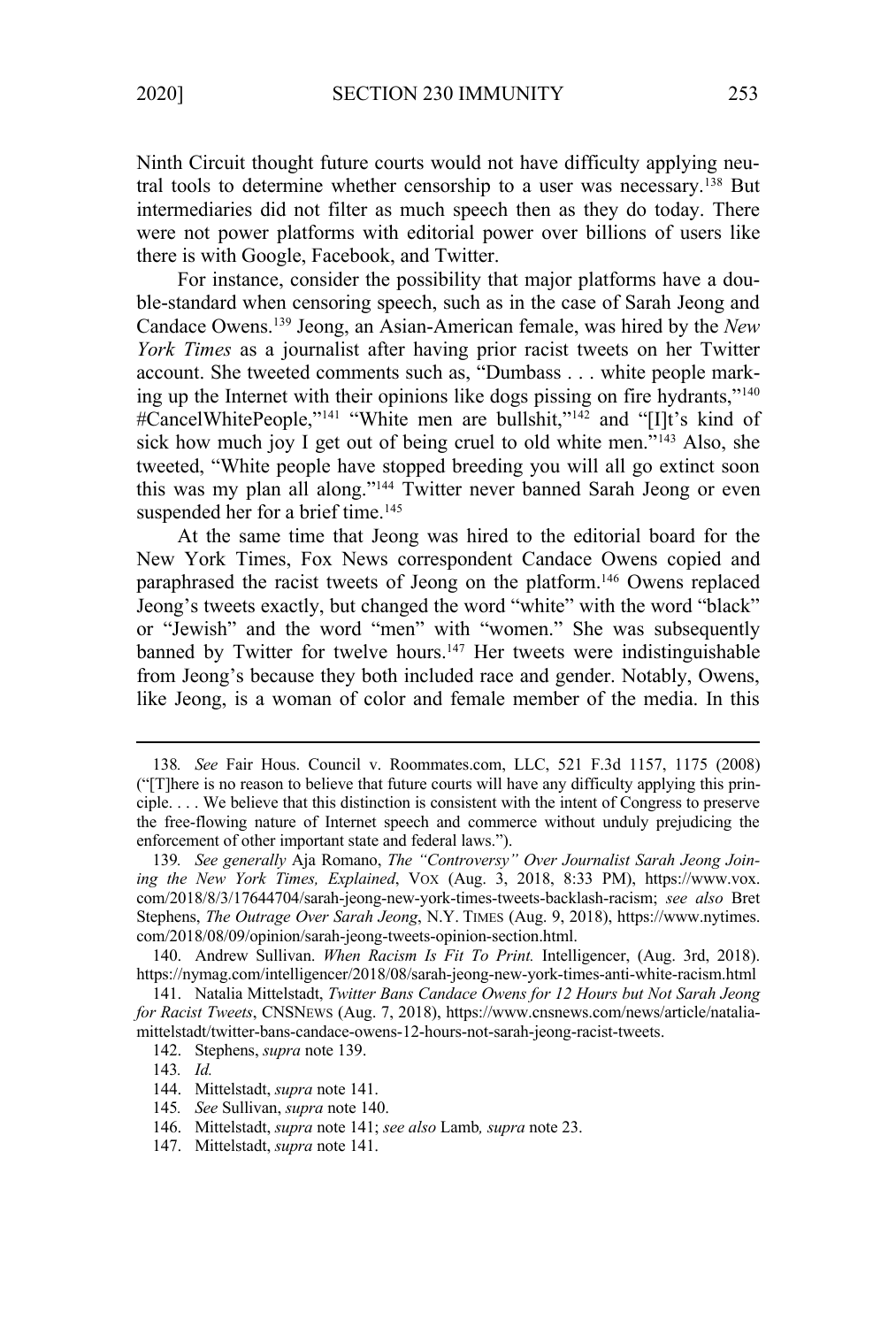case, Owens was blocked and Jeong was not, presumably because one was of the same political affiliation as that of Twitter, while the other was not. After the banning, Owens released a video explaining that she had copied verbatim Jeong's tweets and replaced certain words to illustrate Twitter's censorship double-standard.148 Twitter thereafter released her ban and issued an apology claiming they "made an error" when banning Owens.<sup>149</sup> The issue is that Twitter's censor editorial board considered Owens' language abusive or threatening most likely because of her political affiliation, but found Sarah Jeong's to be acceptable.

There are several other examples of social media companies using their censorship power to engage in viewpoint discrimination. One such example includes Twitter banning users for "misgendering" people by referring to a transgender individual by a different pronoun.<sup>150</sup> One argument is that in banning users stating a biological truth, Twitter is engaging in anti-scientific viewpoint discrimination.151 Another argument is that it is cruel and offensive to deadname<sup>152</sup> a person.<sup>153</sup> This last argument is the defense Twitter uses to justify the banning of said users who offend the hateful conduct policy.<sup>154</sup> The hateful conduct policy includes the "targeted misgendering or deadnaming of transgender individuals."155 Hence, a user can be banned from Twitter if the user deliberately refers to a transgender person with the wrong pronoun or calls the person by the person's pre-transition name.156 In any case, it is dangerous to allow a censoring intermediary to govern biological fact. Thus, this is yet another clear example of viewpoint discrimination by Twitter, this time against scientific fact.<sup>157</sup>

A third example of viewpoint discrimination on Twitter was when Twitter banned conservative activist Jacob Wohl for using bots to influence an election; while left-wing activist Jonathon Morgan was not banned, even though he was doing the same thing in Alabama.<sup>158</sup> Here, Jacob Wohl was

154*. Id.* 

158*. Id*.

<sup>148.</sup> Mittelstadt, *supra* note 141.

<sup>149</sup>*. See Id.*

<sup>150.</sup> Joe Rogan, *Joe Rogan Experience #1258 - Jack Dorsey, Vijaya Gadde & Tim Pool*, YOUTUBE (Mar. 5, 2019), https://www.youtube.com/watch?v=DZCBRHOg3PQ&t=1646s. 151*. Id.* 

<sup>152</sup>*. See* Dictionary.com ("A *deadname* is the birth name of someone who has changed it. The term is especially used in the LGBTQ community by people who are transgender and elect to go by their chosen name instead of their given name.") https://www.dictionary. com/e/pop-culture/deadname/.

<sup>153</sup>*. Id.* 

<sup>155</sup>*. Hateful Conduct Policy*, TWITTER, https://help.twitter.com/en/rules-and-policies/ hateful-conduct-policy (last visited Mar. 19, 2020).

<sup>156</sup>*. Id*.

<sup>157.</sup> Rogan, *supra* note 150.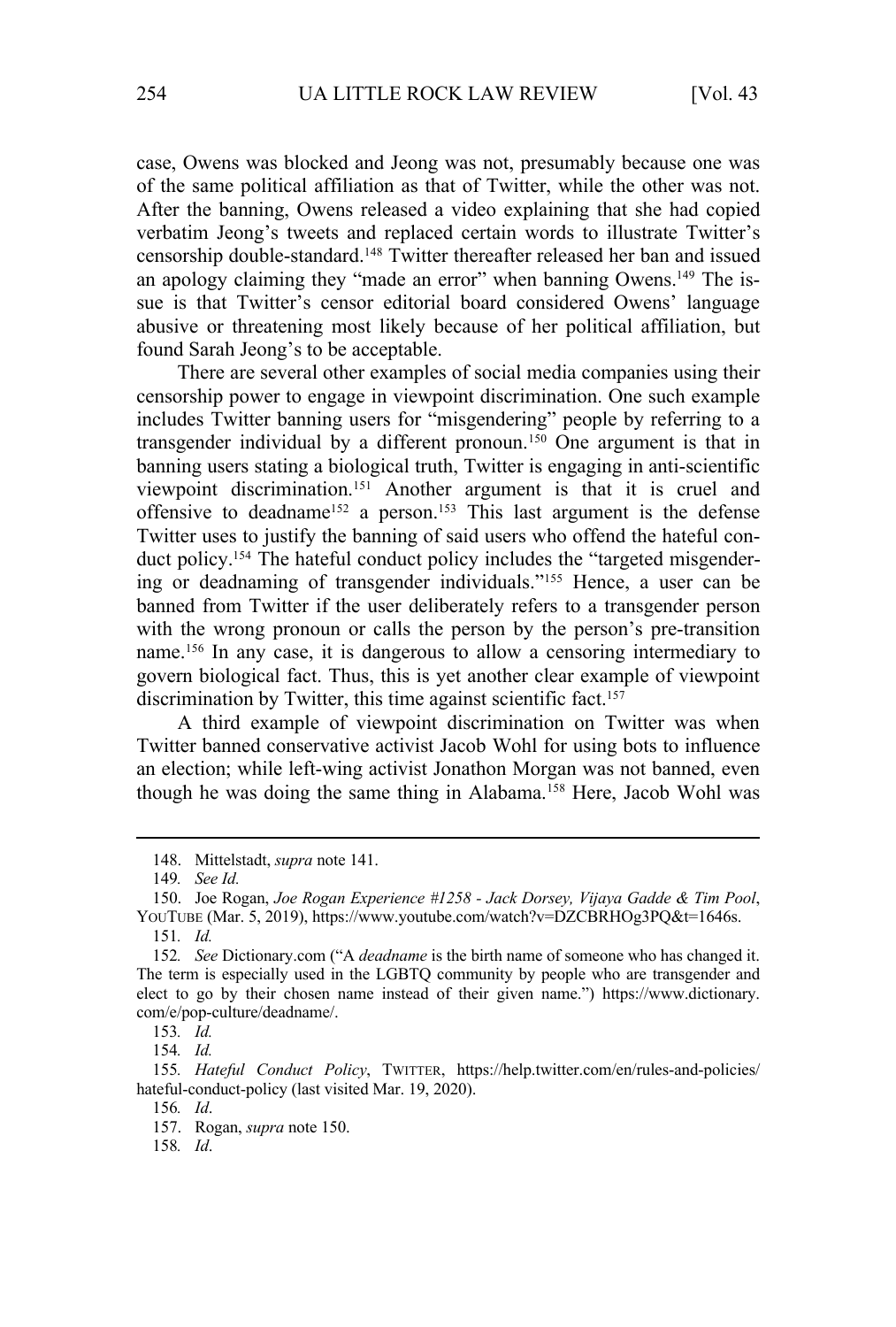rightfully banned from using the Twitter platform for spreading misinformation about the 2020 election and for his plan to use bots to to influence left-wing votes in the primaries towards candidates who he felt would be weaker compared with Trump.159 However, Jonathon Morgan was not banned from Twitter for his use of bots to try to destabilize the campaign of Republican candidate Roy Moore in the 2018 midterm elections.160 This is a situation where both individuals should have been banned from the platform for attempting to influence an election through the use of bots, but instead Twitter chose to censor only one side of the political spectrum.<sup>161</sup>

One final example of viewpoint discrimination on Twitter occurred when the *Proud Boys* alt-right conservative group was banned on the platform for violence and hate, while the far-left anarchist Antifa are still allowed to operate.162 Here, Twitter banned the *Proud Boys* according to the platform's policy against violent extremist groups.163 However, Twitter still allows many far-left Antifa groups to operate on its platform even though they engage in the exact same violent political activities as the *Proud Boys*. 164 This situation is further compounded by the fact that reporter Andy Ngo was actually violently attacked by members of Antifa who were counterprotesting during a *Proud Boys* rally.165 Ngo was brutally attacked and beaten by a mob of Antifa to the point that he had to undergo neurophysical therapy and speech therapy because of the beating,166 yet Antifa is still allowed to operate their violent group communication on Twitter.<sup>167</sup> Hence, this is just another instance where Twitter continues to selectively censor groups that it disagrees with politically, as opposed to having some neutral rule that would ban both groups for their violent and hateful acts.<sup>168</sup>

Silencing certain political viewpoints adverse to a platform's editorial board is not the legislative intent of section 230. But where do we draw the line for the regulation of speech on our largest free-speech platforms, Face-

<sup>159.</sup> Greg Evans, *Trump Supporter Jacob Wohl Banned from Twitter After Bragging About Plans to Interfere in 2020 Election*, INDEPENDENT (Feb. 27, 2019, 9:15 AM), https://www.indy100.com/article/jacob-wohl-twitter-ban-trump-2020-election-republican-8798926.

<sup>160.</sup> Scott Shane & Alan Blinder, *Secret Experiment in Alabama Senate Race Imitated Russian Tactics*, N.Y. TIMES (Dec. 19, 2018), https://www.nytimes.com/2018/12/19/ us/alabama-senate-roy-jones-russia.html.

<sup>161.</sup> Rogan, *supra* note 150.

<sup>162</sup>*. Id.*

<sup>163</sup>*. Id.*

<sup>164</sup>*. Id.*

<sup>165.</sup> Tess Bonn, *Conservative Journalist Andy Ngo Says Assault Involving Antifa Resulted in Brain Injury*, HILL (July 25, 2019), https://thehill.com/hilltv/rising/454712 conservative-journalist-andy-ngo-says-antifa-attack-resulted-in-brain-injury. 166*. Id.* 

<sup>167.</sup> Rogan, *supra* note 150

<sup>168</sup>*. Id.*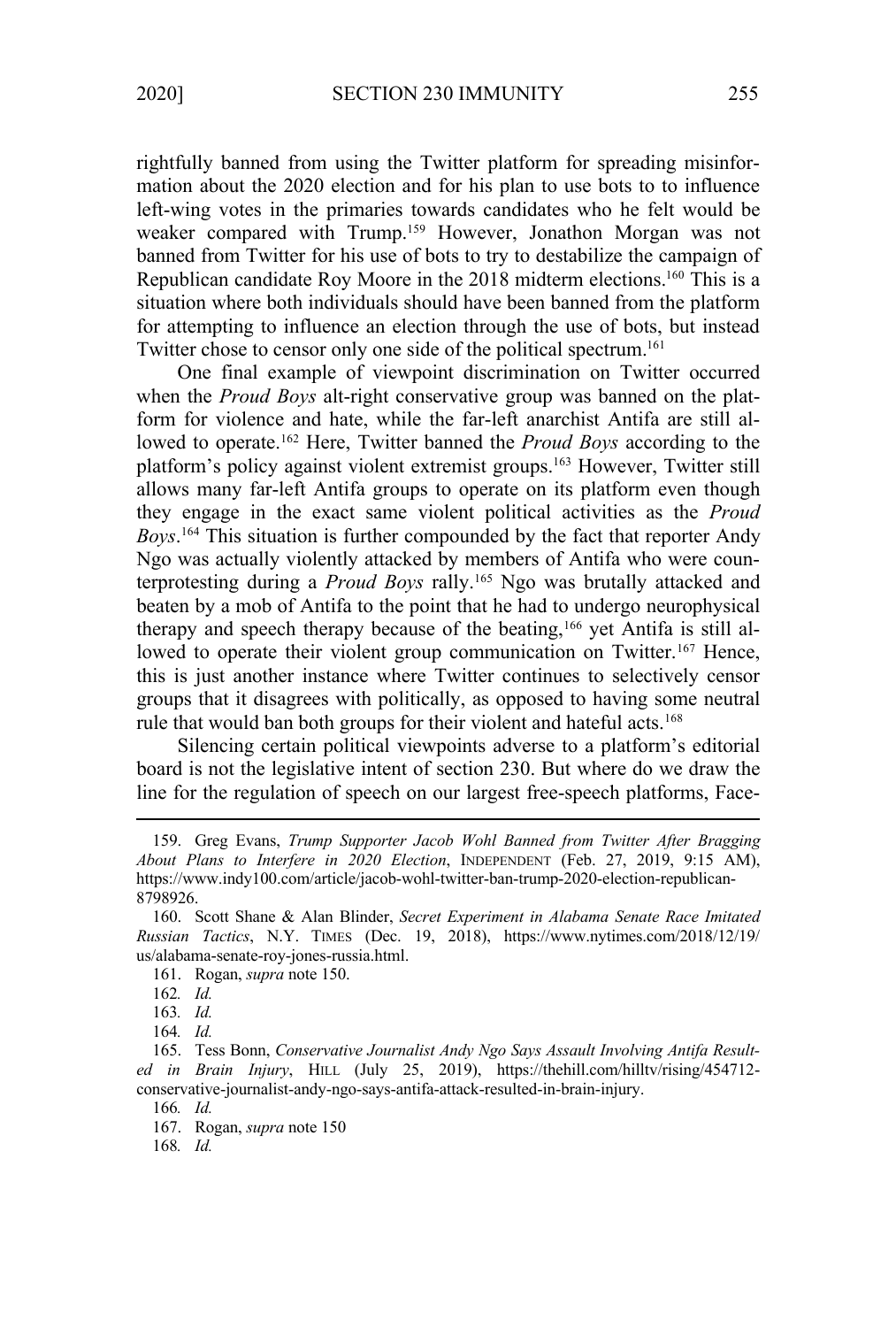book and Twitter? Does society continue to let platforms censor speech they deem "otherwise objectionable"<sup>169</sup> when that effect undoubtedly was not the legislative intent of Congress?170 Congress should precisely define the language in Section 230 to provide for a category of speech that comports with the First Amendment.

For now, intermediaries like Twitter and Facebook dictate the boundaries of speech on the internet based on their subjective interpretation of offensive or "otherwise objectionable."171 The lack of neutrality issue is not something Congress anticipated when drafting section 230. This is an extremely frightening predicament in modern society where social media platforms and other ISPs have so much control over speech. Here, ISPs are essentially acting as agents of the government in the way that they are shaping the minds of the populace towards their own political agenda. Thus, section 230 and the First Amendment conflict the most because Congress' legislative intent was not to silence speech, but instead to encourage interactive computer services to "provide users *neutral* tools to post content online to police that content without fear that . . . they [third-party publishers] would become liable for every single message posted by third parties on their website."<sup>172</sup>

# V. ISSUE

This essay is going to address the conflict between the fundamental right to free speech under the First Amendment and the Good Samaritan Clause of Section 230 in the Communications Decency Act. This is a prevalent issue today in the Trump-era where social media outlets have been taking advantage of the divisiveness present in society by controlling the narrative and censoring certain viewpoints so that they can push their own agenda to the public. This issue is an unintended one as the legislative intent of the Section 230 was to not only shield private ISPs from liability for the posts, but it was also actually supposed to encourage free speech and the flow of the marketplace of ideas since ISPs would no longer have to be fearful of being liable for the posts of their users. However, in reality it has had the exact opposite effect as social media outlets have used the Good Samaritan Clause to go beyond just shielding themselves from liability and into the realm of silencing certain viewpoints and controlling the ideas that are presented to their users.

<sup>169.</sup> Dickerson, *supra* note 31, at 82.

<sup>170</sup>*. Id.*

<sup>171</sup>*. Id.*

<sup>172.</sup> Fair Hous. Council v. Roommates.com, LLC, 521 F.3d 1157, 1175 (9th Cir. 2008).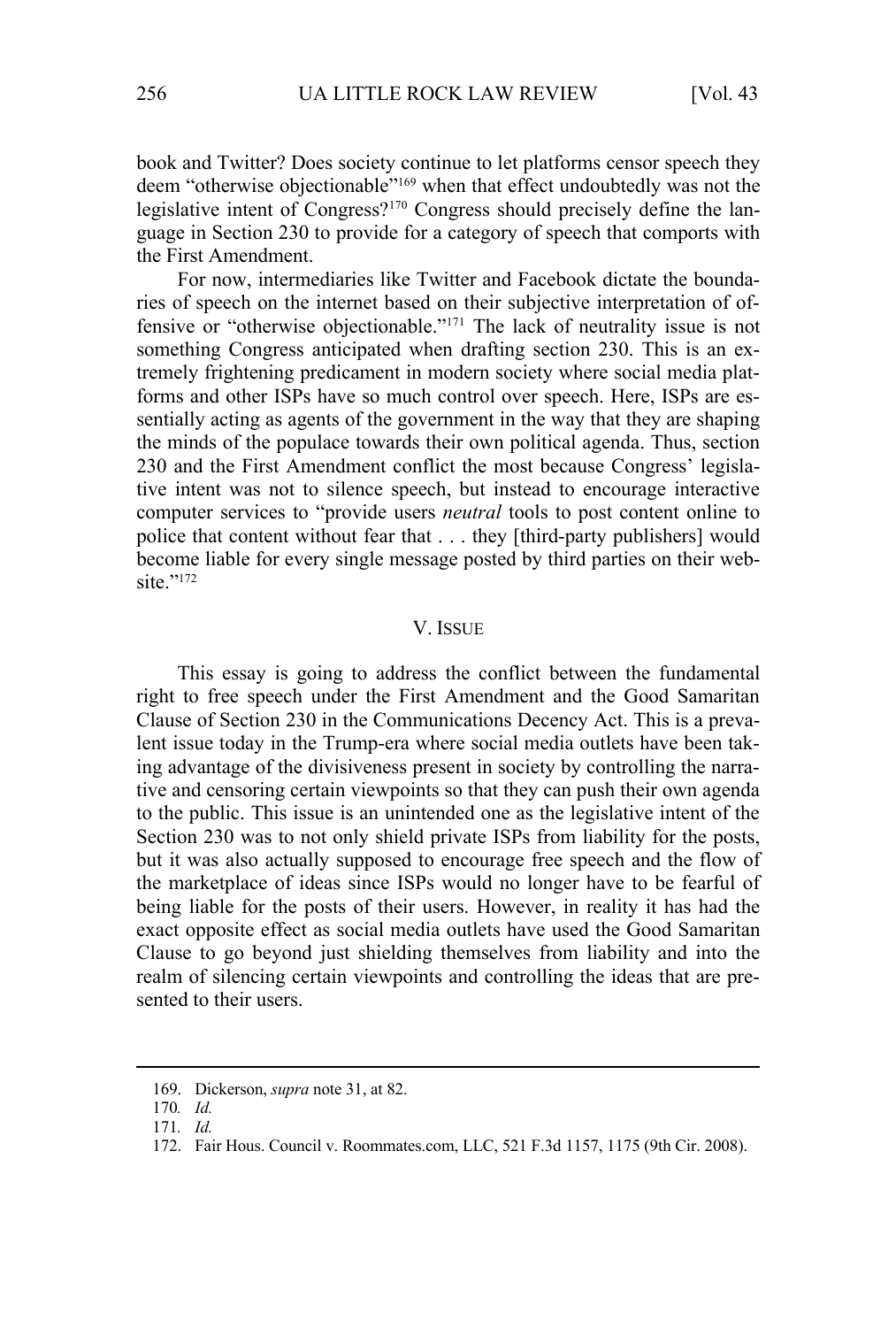This is extremely problematic in today's society due to the prevalence of ISPs that have major censorship powers as a result of the rise of social media. The internet and ISPs have been around for decades, but it is the rise of social media as the modern public square where individuals express their personal and political views that has exposed the conflict between free speech and Section 230 when those social media platforms take it upon themselves to engage in viewpoint discrimination and censor the content of certain users. This is an extremely frightening predicament in modern society where social media platforms and other ISPs have so much control over the political narrative. Here, ISPs are basically acting as agents of the government in the way that they are shaping the minds of the populace towards their own political agenda. Both the courts and legislators have attempted to address this issue, with cases such as the *Knight First Amendment Institute v. Trump*, and the Mark Zuckerberg Senate hearings in April 2018. However, none of these options were sufficient in and of themselves, nor were they able to solve the conflict between the right to free speech under the First Amendment and the Good Samaritan Clause Section 230. Therefore, this essay is going to provide two possible solutions that would bridge this conflict of censorship by preventing social media outlets from engaging in viewpoint discrimination on their platforms.

# VI. SOLUTION

In this case, the best possible solution to solve the conflict between Section 230 of the CDA and the First Amendment would be for Congress to introduce legislation that would amend the statute. Congress needs to pass legislation indicating that if ISPs engage in viewpoint discrimination and censor user content that is protected by the first amendment, then those injured users would have standing against the ISPs.

A legislative solution to resolving the issue of viewpoint discrimination on the internet is the default one. Here, Congress would address this issue by adding a provision into Section 230 of the Communications Decency Act that would grant a constitutional cause of action to all users who are victims of viewpoint discrimination on the internet. This added provision would make it clear that if ISPs engage in viewpoint discrimination by blocking user content that is protected by the First Amendment, then those very same users would be able to bring a cause of action against those website owners for violating their fundamental right to freedom of expression under the First Amendment. Thus, the immunity granted to ISPs from being held liable for third party content posted on their websites would be stripped away from them for each individual case that is brought against them where they engaged in viewpoint discrimination and censored user content that is protected by the First Amendment.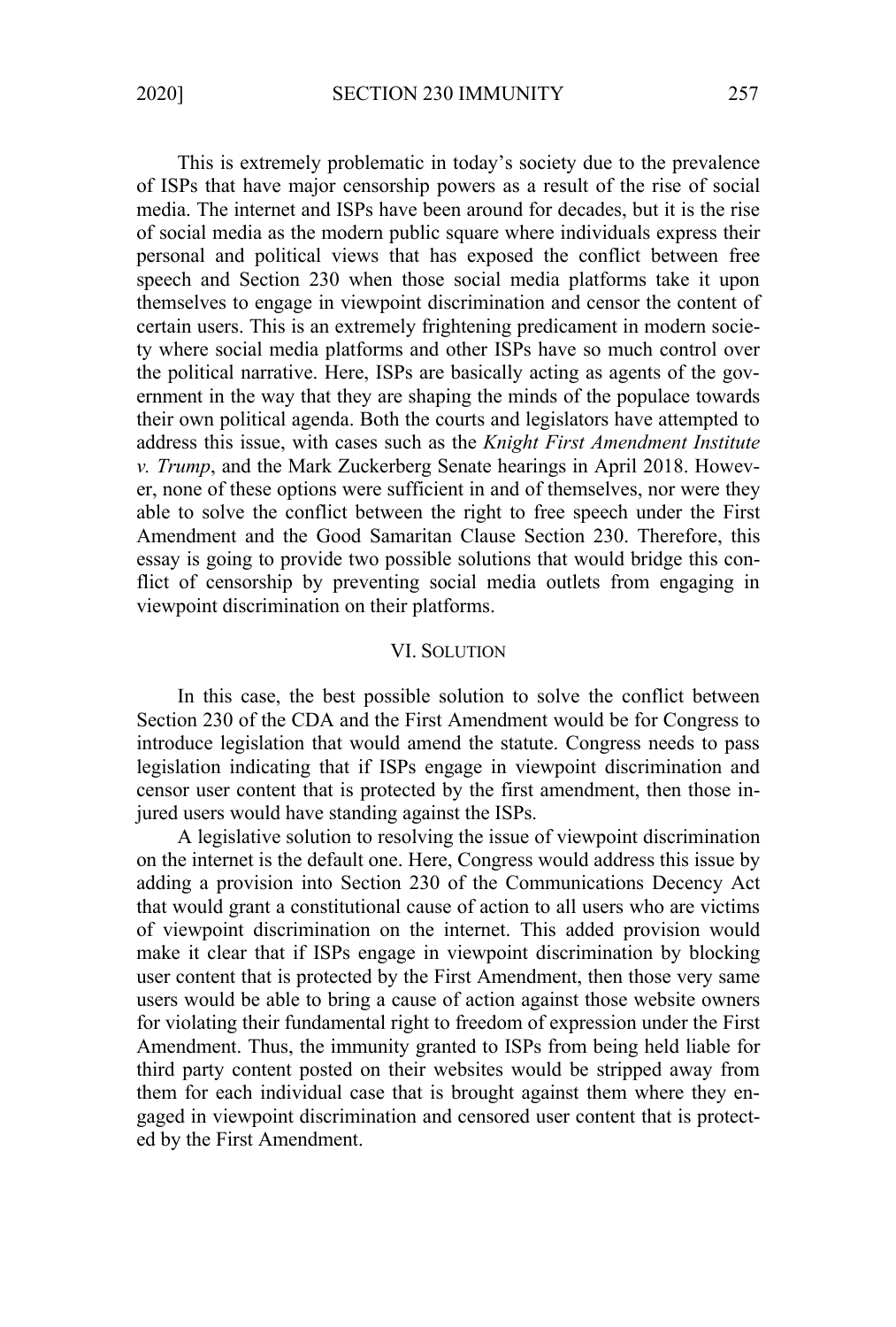This added provision would align with the legislative intent of Congressman Cox and Wyden who originally drafted Section 230 of the Communications Decency Act in 1997. The legislative intent of Section 230 was to actually promote free speech on the internet by shielding ISPs from liability for third-party content posted on their websites.<sup>173</sup> However, the unintended consequence that the drafters didn't anticipate was that the Good Samaritan Clause of Section 230 actually enabled ISPs to engage in unnecessary regulation and viewpoint discrimination by censoring content from their users even though that content is protected by the First Amendment.

This solution would evolve the Good Samaritan Clause of Section 230 in a way that would help it accomplish its original goals of both shielding ISPs from liability for the content posted on their websites and promoting free speech on the internet. It would accomplish these goals by keeping the ISPs with censorship power such as the big social media companies honest by taking away their Section 230 immunity for each individual case in which they engage in viewpoint discrimination or censor user content that is protected by the First Amendment. The injured user who was unnecessarily blocked or censored may then pierce the shield of immunity provided by Section 230 and bring a First Amendment cause of action against the website.

The provision would also make it clear that an ISP would only be allowed to block or censor a user on their website if that user is posting content that is not protected by the First Amendment. It would explicitly state that an ISP can only block user content on their websites for the following unprotected content under the freedom of expression clause of the First Amendment: (1) Fighting Words; (2) Incitement to Imminent Lawless Action; (3) Obscenity; (4) Defamation (Libel/Slander); (5) True Threats; (6) Perjury; (7) Blackmail; and (8) Solicitation to Commit Crimes.<sup>174</sup>

This tweak to the Good Samaritan Clause of Section 230 would enable ISPs to keep their Section 230 immunity while at the same time rein in the amount of viewpoint discrimination that social media platforms engage in by opening them to suit and lifting their Section 230 immunity for each individual case where they censor user content that is protected by the First Amendment. The list of content that is unprotected by the First Amendment is expansive enough, and this added provision would ensure that the major social media companies would not be able to go beyond that list and engage in viewpoint discrimination without opening themselves up to liability.

Additionally, this added provision would be able to circumvent any arguments from the social media companies that state that they should be al-

<sup>173</sup>*. See* 47 U.S.C. § 230(b)–(c) (2018).

<sup>174</sup>*. See Unprotected Speech Law and Legal Definition*, U.S. LEGAL, https://definitions. uslegal.com/u/unprotected-speech/ (last visited Mar. 19, 2020).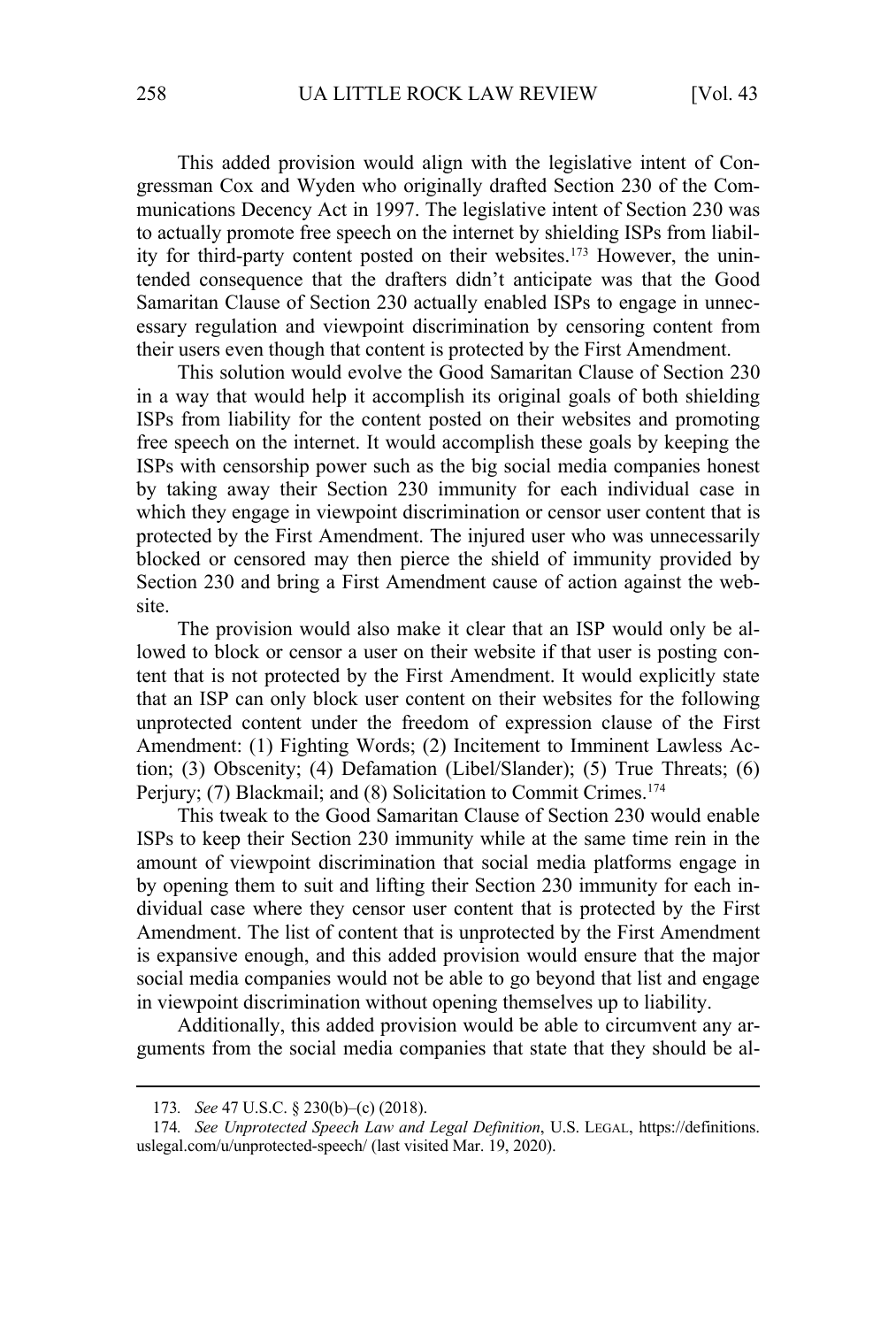lowed to control the content on their privately-owned websites due to the Supreme Court comment in *Packingham v. North Carolina*, that labelled the internet as the "modern day public square."175 Moreover, it would also be consistent with *Knight First Amendment Institute at Columbia University v. Trump*, referenced earlier, that ruled that President Trump's Twitter profile was a designated public forum and forced him to unblock users who criticized his policies.176

Thus, adding this provision to Section 230 would not only prevent viewpoint discrimination against certain users, but it would lead to the promotion of free speech on the internet, which was the original legislative intent of the drafters in the first place. Additionally, the provision would be consistent with recent Supreme Court rulings that have labelled the internet as the modern public square.

#### VII. CONCLUSION

In conclusion, Congress's legislative intent for section 230(c) was to promote speech on the internet in an unabridged fashion.<sup>177</sup> The Good Samaritan clause that Representatives Cox and Wyden authored together in a bipartisan manner was to provide immunity for third-party publishers against liability arising from a third party.<sup>178</sup> Additionally, it was supposed to "promote the continued development of the internet and other interactive computer services and other interactive media [and] to preserve the vibrant and competitive free market that presently exists for the Internet and other interactive computer services, unfettered by Federal or State regulation."179 Congress did not intend for section 230 to be used as a censor to silence viewpoints. However, contrary to the legislative intent, intermediaries, do just that.

The solution proposed in this article suggests that Congress should add a provision to Section 230 of the CDA that would open ISPs such as Facebook and Twitter up to liability if they engage in viewpoint discrimination by censoring user content protected by the First Amendment. This will achieve the original intent of the drafters of Section 230 by encouraging free speech on internet. Additionally, Solution A would align with the rulings in *Packingham v. North Carolina* and *Knight First Amendment Institute at Columbia University v. Trump* that labelled the internet as the modern pub-

<sup>175.</sup> Packingham v. North Carolina*,* 137 S. Ct. 1730, 1737 (2017).

<sup>176.</sup> Knight First Amendment Inst. at Columbia Univ. v. Trump, 302 F. Supp. 3d 541, 575 (S.D.N.Y. 2018).

<sup>177</sup>*. See* § 230(c)(1).

<sup>178</sup>*. See* § 230(c)(2).

<sup>179</sup>*. See* § 230(b).